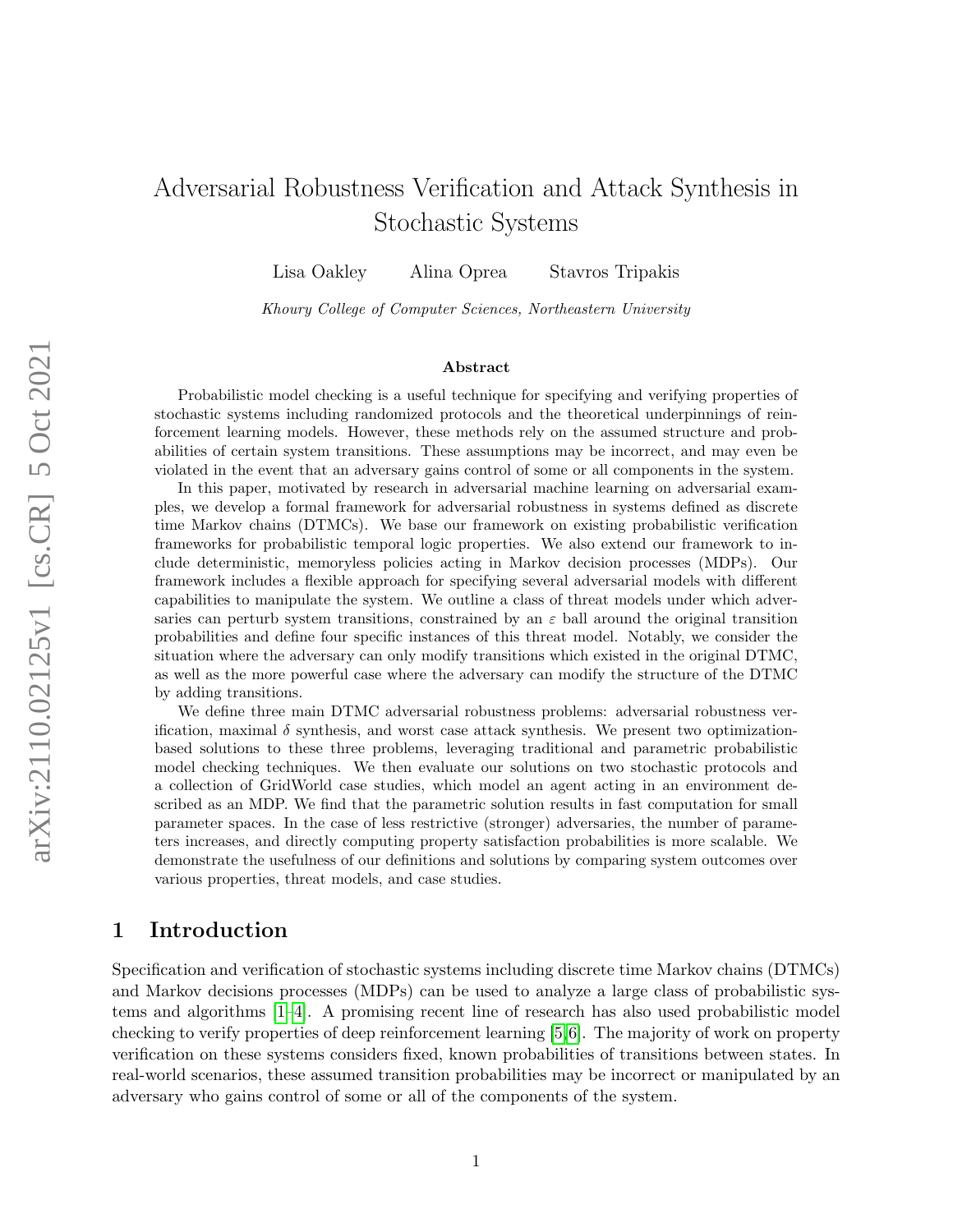

(a) Original DTMC  $\mathcal{C} = (\mathcal{S}, s_0, \mathbf{P}).$ 

<span id="page-1-0"></span>

(b) Worst case SPSS attack with vulnerable state 1.



(d) Worst case SPST attack with transitions between states 0, 1, 2 vulnerable.



(c) Worst case SS attack with vulnerable state 1.



(e) Worst case ST attack with transitions between states 0, 1, 2 vulnerable.

Figure 1: Worst case attack on DTMC C with respect to  $\varphi = ((s \neq 2)U^{\leq 10}(s = 3))$  over four  $\varepsilon$ , max-bounded threat models, with perturbation budget  $\varepsilon = 0.1$ . Selected states (SS) and structurepreserving selected states (SPSS) adversaries may perturb transition probabilities which come from a set of "vulnerable states". Selected transition (ST) and structure-preserving selected transition (SPST) adversaries may only may perturb transition probabilities in some pre-defined set of transitions. SS and ST adversaries can add transitions within their vulnerability sets, and SPSS and SPST adversaries can only perturb transitions which existed in the original DTMC.

In the past, work has been done to address the issue of uncertain transition probabilities in DTMCs. The majority of these works focus on uncertainty in models with small parameter spaces, considering only a limited set of properties [\[7–](#page-20-1)[9\]](#page-20-2). In the past few years, improvements have been made to these techniques making probabilistic model checking in the presence of uncertainty more feasible for large-scale systems with many uncertainties  $[10, 11]$  $[10, 11]$ . However, most existing work considers only non-adversarial uncertainty, and does not account for situations in which an adversary may gain control of certain system components in order to intentionally reduce utility of the system. Specifically, most analysis and evaluation has assumed uncertainties which preserve the structure of the original DTMC. Since the model probabilities are often generated by observation of the system, they do not account for unexplored malicious transitions.

In this paper, we use existing frameworks for verification of stochastic systems to develop a formal definition for adversarial robustness in systems defined as DTMCs with respect to a wide variety of properties [\[9,](#page-20-2) [12,](#page-20-5) [13\]](#page-20-6). We were inspired by research in adversarial machine learning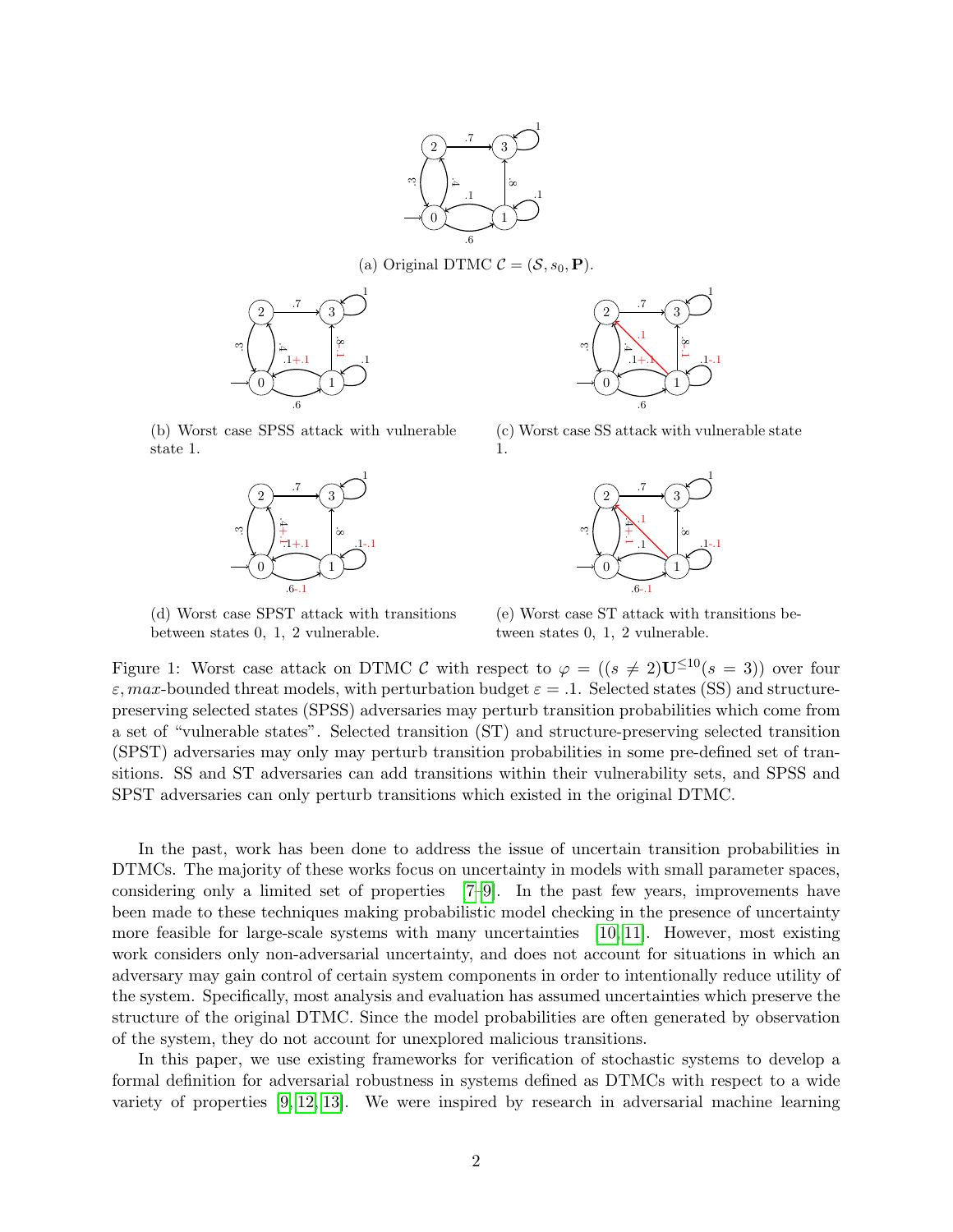that defines adversarial examples as small perturbations of legitimate data samples generated by an adversary to evade a neural network [\[14,](#page-20-7) [15\]](#page-20-8). We define the equivalent notion of adversarial examples for DTMCs: an adversary generates bounded perturbations on an DTMC or MDP with the goal of decreasing the satisfaction probability of certain properties. We model the constraints on the perturbation matrix as adversarial perturbation sets, creating a flexible framework to define threat models. We specify a class of  $\varepsilon$ , d-bounded threat models for further evaluation. Fig. [1](#page-1-0) shows examples of attacks on a 4-state DTMC.

We go on to define three main adversarial robustness problems. In the DTMC adversarial robustness verification problem, we must determine whether a given DTMC satisfies adversarial robustness with respect to a given property, bound, and adversarial model. In the maximal  $\delta$ synthesis problem, we are given a DTMC, property, and adversarial model, and must find the maximal bound  $\delta$  for which the DTMC is adversarially robust. In the *worst-case attack synthesis* problem, we are given a DTMC, property, and adversarial model, and must find a perturbation to the original DTMC which results in the largest  $\delta$  between the probability the original and perturbed DTMCs satisfy the property. We refer to these problems collectively as the DTMC adversarial robustness problems. We also extend the robustness definitions to deterministic, memoryless policies acting in MDPs. These problems are important because they allow a system designer to audit their systems from an adversarial perspective, highlighting vulnerabilities and providing feedback on which components are most impactful when under attack.

To position our problem definitions in the context of other literature, we compare to the uncertain Markov chain (UMC) model checking problem [\[16\]](#page-20-9). We show that DTMC adversarial robustness *verification* can be reduced to the UMC model checking problem for interval-valued discrete time Markov chains (IDTMC) in the case of  $\varepsilon$ , max-bounded threat models and PCTL properties. Our definitions support more properties, including PCTL<sup>\*</sup>, and our worst case adversary synthesis and maximal  $\delta$  synthesis problems provide the added benefit of explaining which adversarial perturbation is a counterexample to robustness.

After defining our problem space, we outline two optimization-based solutions which use the Sequential Least Squares (SLSQP) minimization algorithm [\[17\]](#page-21-0) and leverage existing probabilistic model checking techniques for explicit and parametric DTMCs. In particular, we use the Prism [\[18\]](#page-21-1) probabilistic model checker for computing explicit property satisfaction probabilities, and the PARAM [\[13\]](#page-20-6) parametric model checking tool to compute a closed form, symbolic representation of the property satisfaction probability. We evaluate these solutions on two protocols modeled as DTMCs [\[4,](#page-19-1) [19\]](#page-21-2) and one GridWorld MDP [\[20\]](#page-21-3). We find that symbolic methods work well when the parameter space is small, but that direct computation of property satisfaction probabilities is faster for larger parameter spaces. In our evaluation, we show how our methods can be useful in determining which system components and transitions are most important to preserving robustness of the system across many properties and threat models. We also compare various threat models for different case studies and properties.

We have four main contributions in this paper. First, we define adversarial robustness for DTMCs with a flexible threat model definition including structure-preserving and non-structure preserving adversaries. Second, we propose three DTMC adversarial robustness problems and provide two solutions to these problems based on existing probabilistic model checking techniques. Third, we provide theoretical reduction to the UMC model checking problem [\[16\]](#page-20-9) for our proposed verification problem with  $\varepsilon$ , max-bounded threat models. Finally, we evaluate these definitions and solutions on three case studies and compare adversarial models with different capabilities.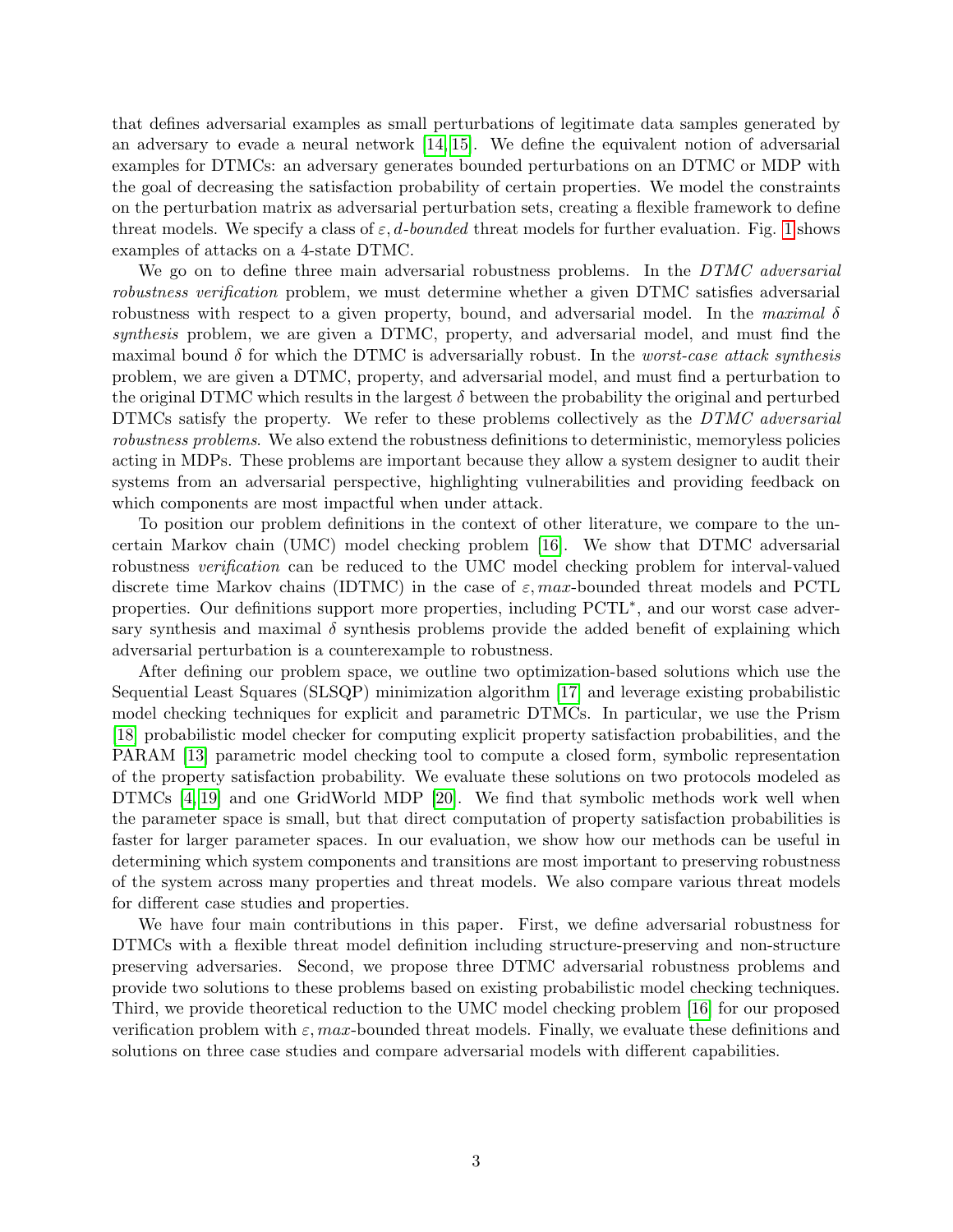### 2 Background

We start with a brief background on probabilistic model checking, including the definitions of discrete time Markov chains (DTMCs), Markov decision processes (MDPs), parametric DTMCs (pDTMCs) and the PCTL<sup>∗</sup> property specification language [\[4,](#page-19-1) [19\]](#page-21-2). These modeling tools will be useful in our definitions of robustness, as well as the evaluation of different model checking techniques. We also point out the relationship between a policy, an MDP, and the resulting composed DTMC.

### 2.1 Probabilistic Models

DTMCs are transition systems where transitions between states are represented by probability distributions. MDPs are transition systems which can model both probabilistic transitions and nondeterminism. An MDP composed with a deterministic, memoryless policy results in a DTMC, as the policy resolves all nondeterminism in the system.

**Definition 1** (DTMC). A discrete time Markov chain (DTMC) is a 5-tuple

<span id="page-3-0"></span>
$$
\mathcal{C} = (\mathcal{S}, s_0, \mathbf{P}, AP, L)
$$

where S is a finite set of states with  $s_0 \in S$  the initial state, AP a set of atomic propositions, and  $L: \mathcal{S} \to 2^{AP}$  a labeling function. P is an  $|\mathcal{S}| \times |\mathcal{S}|$  matrix where  $0 \leq P_{s,s'} \leq 1$  indicates the probability that the system transitions from state s to s'.  $\forall s \in S$ ,  $\sum_{s' \in S} P_{s,s'} = 1$  (all rows in  $P$ sum to 1).

Definition 2 (MDP). A Markov decision process (MDP) is a 6-tuple

$$
\mathcal{M} = (\mathcal{S}, s_0, \mathcal{A}, T, AP, L)
$$

where S, A are finite sets of states and actions respectively,  $s_0 \in S$  is the initial state, AP a set of atomic propositions, and  $L:\mathcal{S} \to 2^{AP}$  a labeling function.  $T:\mathcal{S} \times \mathcal{A} \times \mathcal{S} \to [0,1]$  is a transition function where  $T(s, a, s')$  represents the probability that the system transitions from s to s', given action a.

**Definition 3** (DTMC of an MDP). The DTMC of an MDP,  $\mathcal{M} = (\mathcal{S}, s_0, \mathcal{A}, T \cdot AP, L)$ , induced by a policy  $\sigma$  is

$$
\mathcal{M}_{\sigma} = (\mathcal{S}, s_0, \mathbf{P}, AP, L)
$$

where  $\mathbf{P}_{s,s'} = T(s, \sigma(s), s') \ \forall s, s' \in \mathcal{S}$ , and  $\sigma : \mathcal{S} \to \mathcal{A}$  is a memoryless, deterministic policy.

In some cases, we will need to consider a DTMC for which some or all of the transitions are of unspecified probability. To do so, we consider a parametric DTMC which describes some transition probabilities in the system symbolically, rather than with an explicit value [\[4\]](#page-19-1).

**Definition 4** (Parametric DTMC (pDTMC)). A *(labeled)* parametric DTMC of formal parameter set Xcan be described as a 5-tuple

$$
\mathcal{C}_X = (\mathcal{S}, s_0, \mathbf{P}^X, AP, L) \tag{1}
$$

Where S is a set of states, s<sub>0</sub> an initial state, AP a set of atomic propositions, L :  $S \rightarrow 2^{AF}$ a labeling function, and  $\mathbf{P}^X$  a probability matrix such that  $\mathbf{P}^X_{s,s'}$  indicates the probability that the system transitions from state  $s$  to  $s'$ .

In a parametric DTMC, the entries of  $\mathbf{P}^X$  can be rational numbers, members of X, or expressions formed from the former two categories. For a parametric DTMC to be valid, there must exist an instantiation function  $\kappa : \mathbb{Q} \cup X \to [0,1]$  such that  $\forall q \in \mathbb{Q}$   $\kappa(q) = q$  and  $\forall s \in \mathcal{S}$   $\sum_{s' \in \mathcal{S}} \kappa(\mathbf{P}_{s,s'}^X) = 1$ . The resulting DTMC of applying  $\kappa$  to the variables is called an *instance* DTMC.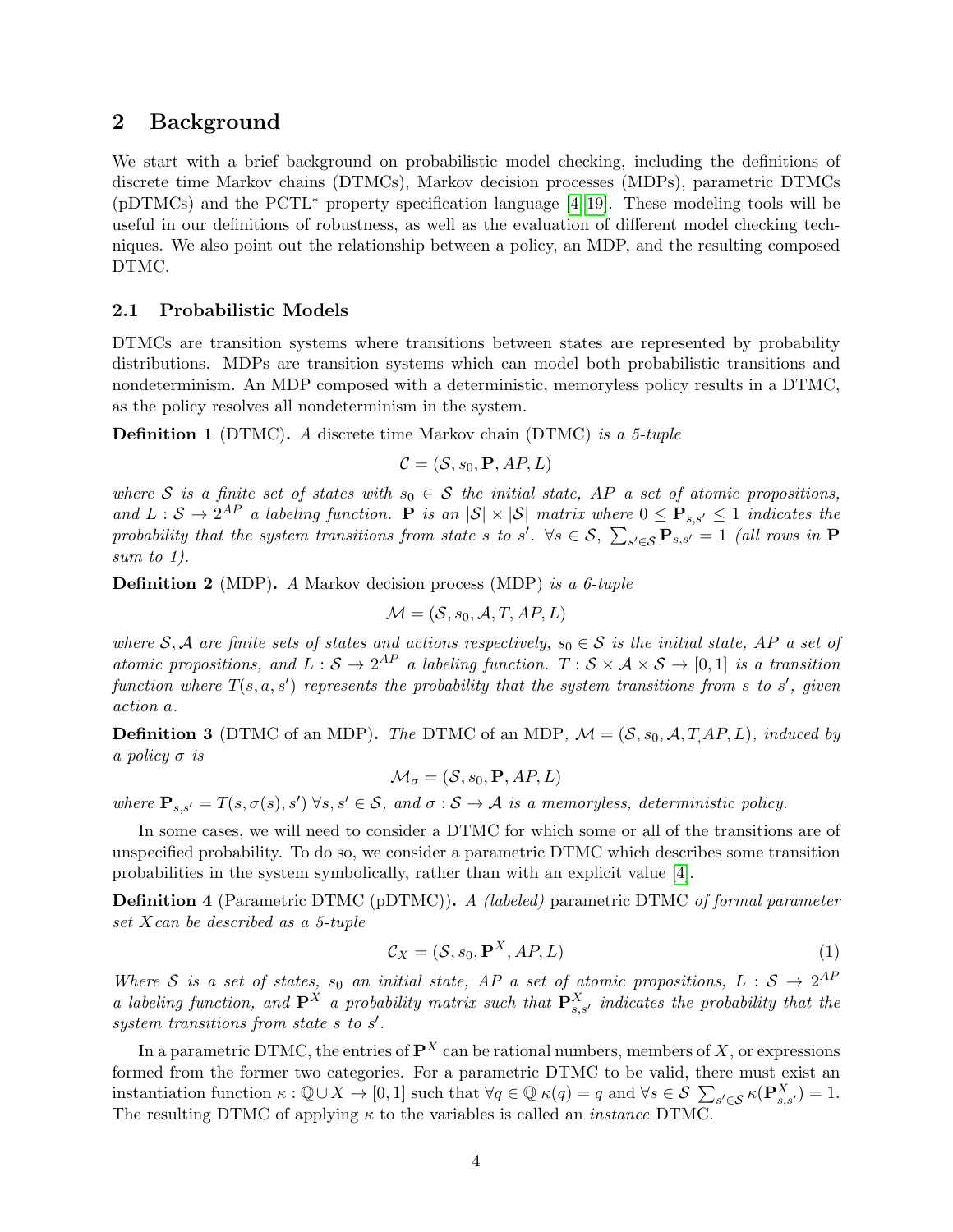### 2.2 Property Specification

In our analysis, we will primarily consider properties specified in PCTL\*, an extension of Probabilistic Computation Tree Logic (PCTL), which is a formal logic that defines probabilistic properties on DTMCs. The PCTL\* syntax is as follows [\[19\]](#page-21-2).

**Definition 5** (Syntax of PCTL<sup>\*</sup>). PCTL<sup>\*</sup> state formulae over the set AP of atomic propositions are formed according to the following grammar:

$$
\Phi ::= true \mid a \mid \Phi_1 \wedge \Phi_2 \mid \neg \Phi \mid \mathbb{P}_J(\varphi) \tag{2}
$$

where  $a \in AP$ ,  $\varphi$  is a path formula, and  $J \subseteq [0,1]$  is an interval with rational bounds. PCTL\* path formulae are formed according to the following grammar:

$$
\varphi ::= \Phi \mid \varphi_1 \land \varphi_2 \mid \neg \varphi \mid \bigcirc \varphi \mid \varphi_1 \mathbf{U} \varphi_2 \mid \varphi_1 \mathbf{U}^{\leq k} \varphi_2 \tag{3}
$$

where  $\Phi$  is a PCTL<sup>\*</sup> state formula.

Using this syntax, we can derive the eventually  $(\Diamond \Phi = true U \Phi)$  and bounded eventually  $(\lozenge^{\le k} \Phi = true \mathbf{U}^{\le k} \Phi)$  operators, as well as many other useful operators, like the global or always true operator ( $\Box \Phi = \neg \Diamond \neg \Phi$ ). We note that PCTL<sup>\*</sup> subsumes PCTL whose definition is similar, but requires that any temporal operator be followed by a state formula, and restricts boolean combinations of path formulae. We omit the details of these definitions and refer the reader to Chapter 10 of [\[19\]](#page-21-2) for more details.

### 2.3 Computing Property Satisfaction Probabilities

PCTL<sup>\*</sup> introduces a probabilistic operator  $\mathbb{P}_J(\varphi)$  where  $\varphi$  is a path formula and  $J \subseteq [0,1]$  is a probability interval. Semantically, given a state s of a Markov chain  $\mathcal{C}$ , we have that

$$
s \models_{\mathcal{C}} \mathbb{P}_J(\varphi) \iff Pr(s \models_{\mathcal{C}} \varphi) \in J \tag{4}
$$

where  $Pr(s \models_{\mathcal{C}} \varphi)$  denotes the probability that s satisfies  $\varphi$  in C. We refer to this measure as the satisfaction probability of  $\varphi$  at s. The satisfaction probability is defined by considering the set S of all infinite traces starting from s that satisfy  $\varphi$ , and then taking the probability measure of S.

Because we are analyzing the adversarial robustness of a system, we are interested in the extent to which small changes in the environment affect the utility of the system. In our case, the utility of the system is the probability that a property is satisfied by the paths starting in the initial state,  $s_0$ . Therefore, rather than focusing on the binary question of whether the PCTL\* property is satisfied by the DTMC, we are interested in the satisfaction probabilities of certain path formulae. In the remainder of the paper, we utilize the direct computation of  $Pr(s \models_C \varphi)$ . State of the art probabilistic model checkers including PRISM [\[18\]](#page-21-1), ISCASMC [\[21\]](#page-21-4) and Storm [\[12\]](#page-20-5) are capable of computing this probability directly.

Parametric model checkers including PARAM [\[13\]](#page-20-6) and PROPhESY [\[9\]](#page-20-2) are able to determine these probabilities for parametric DTMCs with respect to a given PCTL by solving the *symbolic* solution function synthesis problem [\[4,](#page-19-1) [13,](#page-20-6) [22,](#page-21-5) [23\]](#page-21-6).

**Problem 1** (Symbolic Solution Function Synthesis). Given parameter set X, a pDTMC  $\mathcal{C}_X$  with rational state transitions, and a PCTL property,  $\varphi$ , find the rational function f over parameters in X such that

<span id="page-4-0"></span>
$$
f_{\varphi}(X) = Pr(s_0 \models_{\mathcal{C}_X} \varphi).
$$
\n<sup>(5)</sup>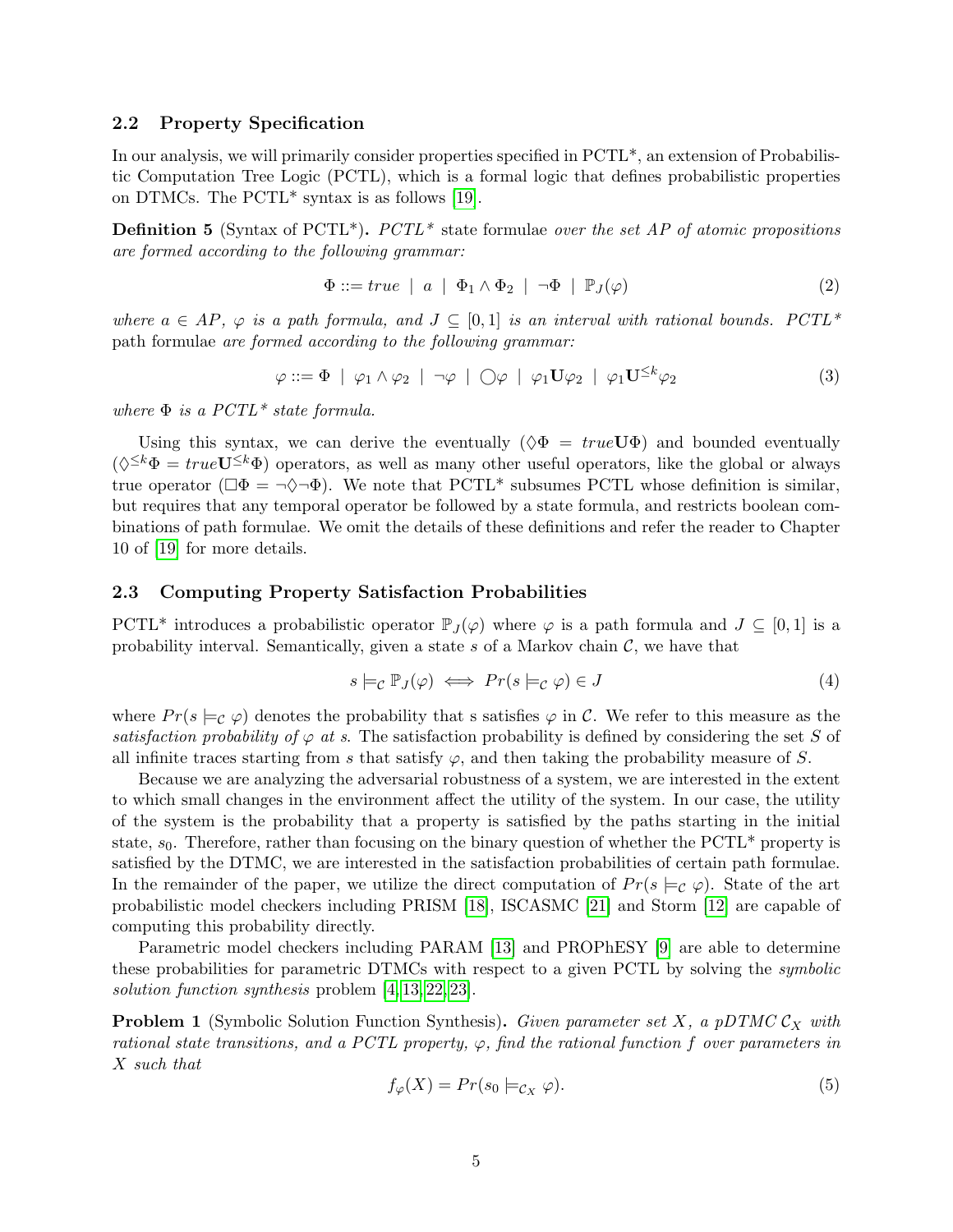We denote the instantiation of the symbolic solution function to be  $\kappa(f_{\varphi}(X))$ , which indicates the probability that  $\varphi$  is satisfied by the instance DTMC resulting from applying instantiation function  $\kappa$  to each variable in  $\mathcal{C}_X$ .

### 3 Adversarial Robustness in DTMCs

In this section, we introduce a general definition of adversarial robustness for DTMCs and discuss in detail a class of  $\varepsilon$ , d-bounded threat models. We also present three DTMC adversarial robustness problems and extend these definitions to include deterministic, memoryless policies acting in MDPs. Additionally, we provide a reduction to the Uncertain Markov Chain (UMC) model checking problem [\[16\]](#page-20-9) for  $\varepsilon$ , max-bounded threat models.

### 3.1 Robustness Definition

We introduce a general definition of DTMC adversarial robustness with respect to a given property. In a real-world scenario, adversaries are restricted in how much they can alter a given system, both by physical limitations and in order to avoid detection. We model an adversary who can modify the system within some predetermined constraints.

To model this system perturbation, we introduce the *perturbation space*,  $\mathcal{PS}^{\mathcal{C}}$  of DTMC  $\mathcal{C} =$  $(S, s_0, \mathbf{P}, AP, L)$  which consists of all DTMCs of the form  $(S, s_0, \mathbf{P}', AP, L)$ . In other words, DTMCs in the perturbation space have the same states (with the same labeling and initial state) as the original DTMC, but vary in their transition probability matrix. We refer to subsets  $PS \subseteq PS^C$ as *perturbation sets.* Any transition which has more than one possible value in  $PS$  is considered a vulnerable transition. All perturbation sets must include the original DTMC, and the minimal perturbation set for C is  $\{\mathcal{C}\}\$ . These perturbation sets provide constraints on the adversary's ability to modify the transitions in the system. Using this notion of perturbation constraints, we can now define general adversarial robustness for a DTMC.

**Definition 6** (DTMC Adversarial Robustness). Given  $0 \le \delta \le 1$ , DTMC C, perturbation set  $PS \subseteq PS^{\mathcal{C}}$ , and some  $PCTL^*$  path formula  $\varphi$ ,  $\overline{\mathcal{C}}$  is adversarially robust with respect to PS,  $\varphi$ ,  $\delta$  if

<span id="page-5-0"></span>
$$
Pr(s_0 \models_{\mathcal{C}'} \varphi) \ge Pr(s_0 \models_{\mathcal{C}} \varphi) - \delta \tag{6}
$$

for all  $C' \in PS$ .

We choose to define DTMC adversarial robustness as  $(6)$  because it highlights the relationship between the satisfaction probability in the original DTMC and perturbed DTMC. It can also be written as a PCTL<sup>\*</sup> satisfaction relation.

<span id="page-5-1"></span>**Remark 1.** Inequality [\(6\)](#page-5-0) is semantically equivalent to  $s_0 \models_{\mathcal{C}'} \mathbb{P}_{\geq (p-\delta)}(\varphi)$  where  $p = Pr(s_0 \models_{\mathcal{C}} \varphi)$ for all  $C' \in PS$ .

#### <span id="page-5-2"></span>3.2 Threat Models

The power of Definition [6](#page-5-0) lies in the ability to specify an adversarial perturbation set which represents a threat model. There are many potential methods to restrict the adversary, for example, in a structure-preserving threat model, the adversary is able to only able to perturb probabilities of transitions which exist in the original system. Formally this can be expressed as  $\forall C' \in PS \subseteq PS^{\mathcal{C}}$ ,  $\mathbf{P}_{s,s'}=0 \implies \mathbf{P}'(s,s')=0.$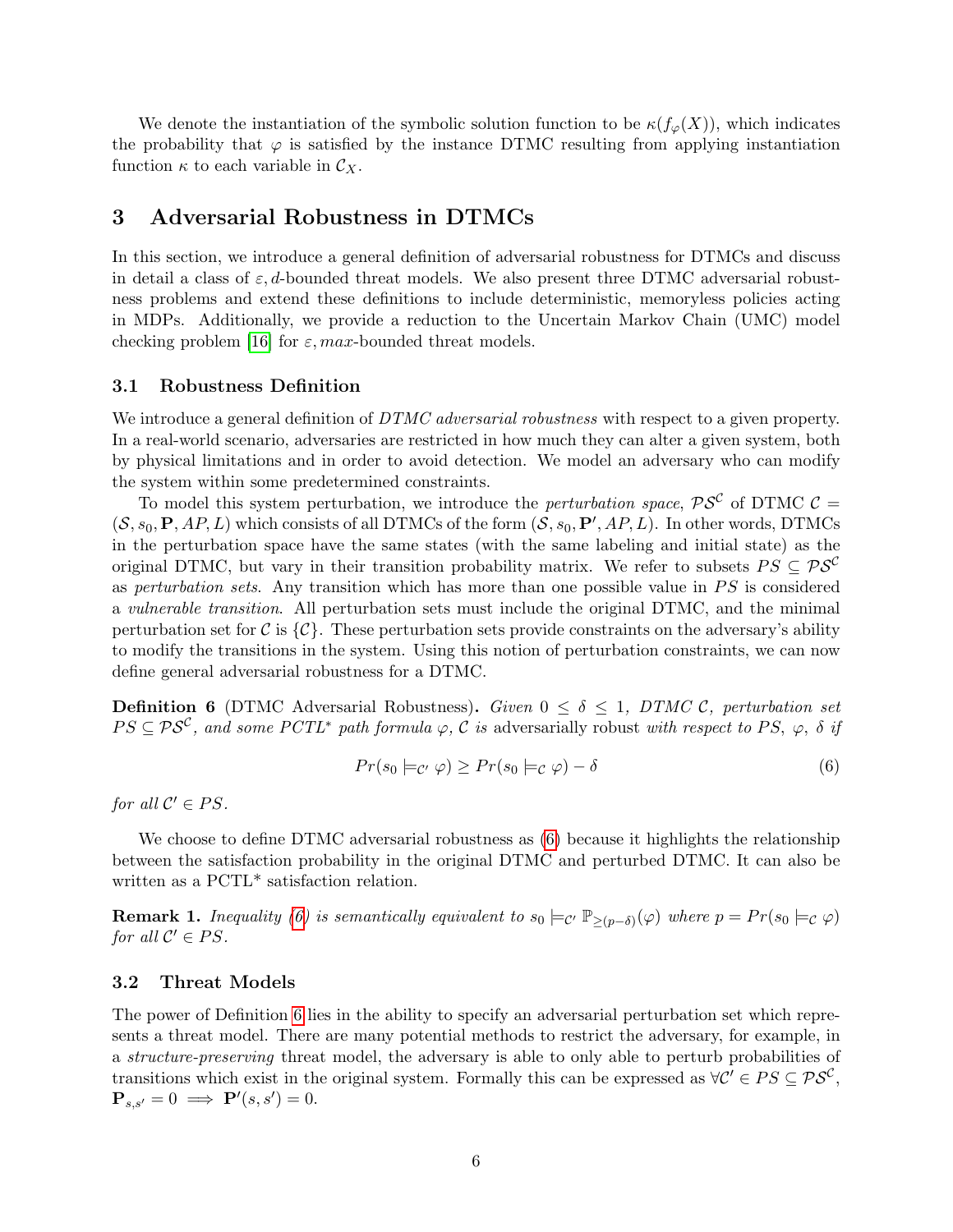This definition begets a natural class of threat models for which the perturbation set is described as a ball around the probability matrix of the original DTMC. We will call this class the  $\varepsilon$ , d-bounded threat models. An adversary acting under an  $\varepsilon$ , d-bounded threat model has a fixed budget,  $\varepsilon$ , which bounds the distance between the original and perturbed DTMCs, measured by a distance function d over the transition probability matrices. Formally, we say  $\forall C' \in PS \subseteq PS^{\mathcal{C}}$ ,  $d(\mathbf{P}, \mathbf{P'}) \leq \varepsilon$ .

Because of this modular definition, explicit threat models can be defined using combinations of these restrictions. This allows the system designer to evaluate many different potential attacks in a methodical manner. For the purposes of this paper, we focus our evaluation on threat models which are bounded with respect to the entry-wise max distance defined as

$$
||\mathbf{X} - \mathbf{X}'||_{max} = \max_{i,j} (|\mathbf{X}_{ij} - \mathbf{X}'_{ij}|).
$$
 (7)

This norm is equivalent to the  $\ell_{\infty}$  norm over the vector representation of matrix **X**. The following four perturbation set definitions are examples of these  $\varepsilon$ , max-bounded threat models.

#### 3.2.1 Selected transitions (ST) threat model

The ST threat model permits adversaries to perturb only selected transitions. For this threat model, we specify a set  $\mathcal{T} \subseteq \mathcal{S} \times \mathcal{S}$  of vulnerable transitions, and define the perturbation set to be

$$
PS_{\varepsilon,max,\mathcal{T}} = \{ \mathcal{C}' : ||\mathbf{P} - \mathbf{P}'||_{max} \le \varepsilon \text{ and}
$$
  

$$
\forall (s, s') \notin \mathcal{T}, \ \mathbf{P}'_{s,s'} = \mathbf{P}_{s,s'} \}.
$$
 (8)

#### 3.2.2 Structure-preserving selected transitions (SPST) threat model

The SPST threat model is a more restrictive version of the ST threat model. SPST adversaries may perturb transitions from a vulnerable set whose values in the original DTMC are non-zero. In other words, adversaries under this threat model may attack any transition in the vulnerable set, but may not add transitions to the DTMC. For this threat model, we specify a set  $\mathcal{T} \subseteq \mathcal{S} \times \mathcal{S}$  of vulnerable transitions, and define the perturbation set to be

$$
PS_{\varepsilon,max,\mathcal{T},pres} = \{ \mathcal{C}' : ||\mathbf{P} - \mathbf{P}'||_{max} \le \varepsilon \text{ and}
$$
  
\n
$$
\forall (s, s') \notin \mathcal{T} \mathbf{P}'_{s,s'} = \mathbf{P}_{s,s'} \text{ and}
$$
  
\n
$$
\forall s, s' \in \mathcal{S}, \ \mathbf{P}_{s,s'} = 0 \implies \mathbf{P}'_{s,s'} = 0 \}.
$$
\n(9)

#### 3.2.3 Selected states (SS) threat model

A real-world adversary may be able to gain control of certain states in a system, and therefore it is useful to model an adversary by the states they can control. The SS threat model is a special case of ST threat model, wherein the vulnerable transitions are defined to be those emanating from a set of vulnerable states. For this threat model, we specify a set  $\mathcal{V} \subseteq \mathcal{S}$  of vulnerable states, and define the perturbation set to be

$$
PS_{\varepsilon,max,\mathcal{V}} = \{ \mathcal{C}' : ||\mathbf{P} - \mathbf{P}'||_{max} \le \varepsilon \text{ and}
$$
  
\n
$$
\forall s \notin \mathcal{V}, s' \in \mathcal{S}, \ \mathbf{P}'_{s,s'} = \mathbf{P}_{s,s'} \}. \tag{10}
$$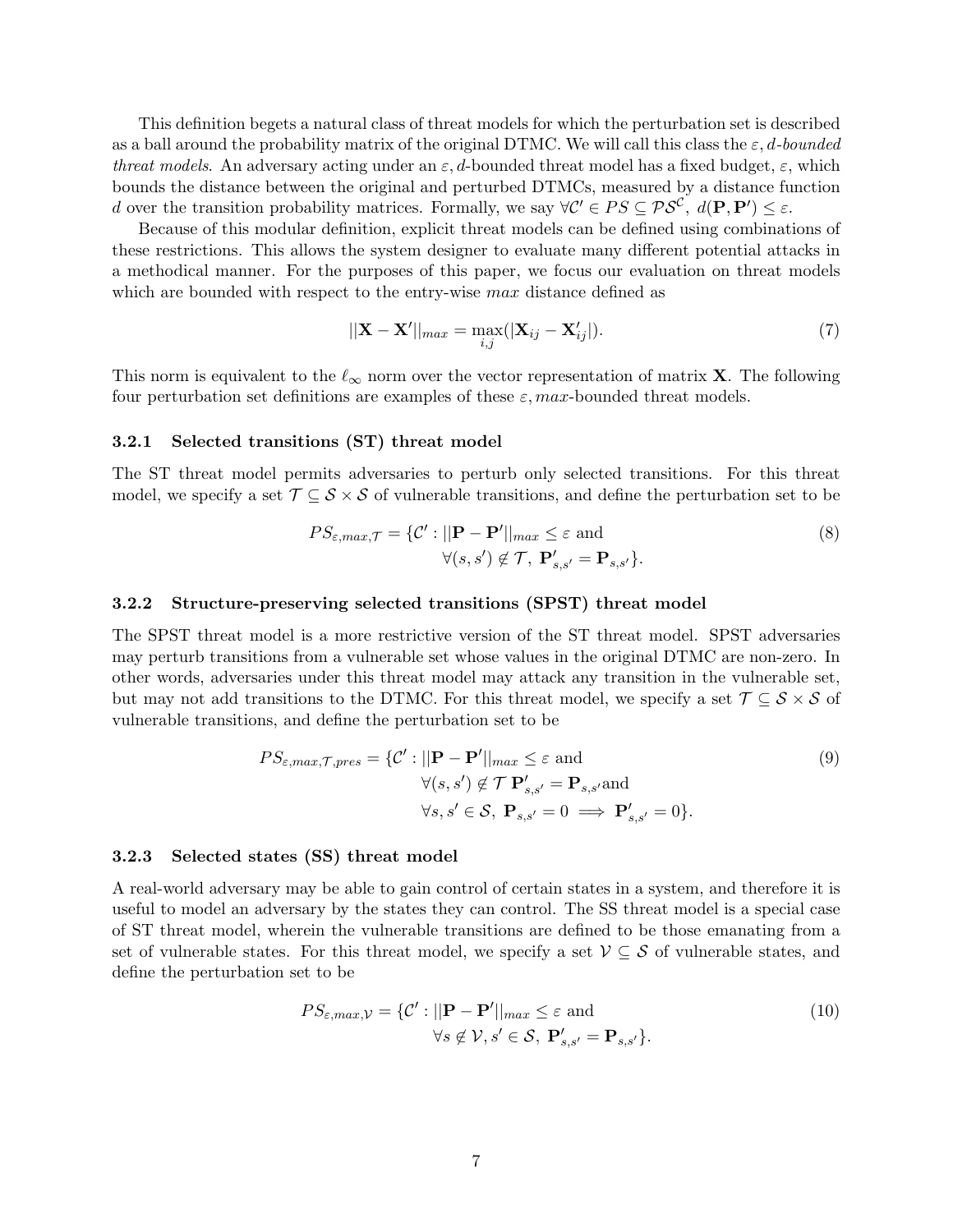#### 3.2.4 Structure-preserving selected states (SPSS) threat model

The SPSS threat model is a special case of the SPST threat model. Here, adversaries are permitted to attack transitions emanating from a set of vulnerable states, but may not add transitions to the original DTMC. For this threat model, we specify a set  $\mathcal{V} \subseteq \mathcal{S}$  of vulnerable states, and define the perturbation set to be

$$
PS_{\varepsilon,max,\mathcal{V},pres} = \{ \mathcal{C}' : ||\mathbf{P} - \mathbf{P}'||_{max} \le \varepsilon \text{ and}
$$
  
\n
$$
\forall s \notin \mathcal{V}, s' \in \mathcal{S}, \ \mathbf{P}'_{s,s'} = \mathbf{P}_{s,s'} \text{and}
$$
  
\n
$$
\forall s, s' \in \mathcal{S}, \ \mathbf{P}_{s,s'} = 0 \implies \mathbf{P}'_{s,s'} = 0 \}.
$$
\n(11)

### <span id="page-7-3"></span>3.3 Verification and Synthesis Problems

We now present three main problem definitions related to verification of robustness and attack synthesis in DTMCs.

<span id="page-7-0"></span>**Problem 2** (Verification of Adversarial Robustness). Given  $0 \le \delta \le 1$ , DTMC C, PCTL\* path formula  $\varphi$ ,  $PS \subseteq PS^{\mathcal{C}}$ , determine whether  $\mathcal C$  is adversarially robust with respect to PS,  $\varphi$ ,  $\delta$ .

This definition leads to two immediate results.

**Remark 2** (Zero Case). Adversarial robustness with an  $\varepsilon$ , d-bounded adversary always holds for  $\varepsilon = 0, \ \delta = 0.$ 

<span id="page-7-6"></span>**Remark 3** (Monotonicity). If DTMC C is adversarially robust with an  $\varepsilon$ , d-bounded adversary, it is adversarially robust with respect to an equivalently defined  $\varepsilon'$ , d-bounded adversary (varying only in the value of  $\varepsilon$ ) for  $\varepsilon' \leq \varepsilon$ .

<span id="page-7-1"></span>**Problem 3** (Maximal  $\delta$  Synthesis). Given DTMC C, PCTL\* path formula  $\varphi$ , and perturbation set  $PS \subseteq PS^{\mathcal{C}}$ , synthesize the maximal  $\delta$  for which  $\mathcal{C}$  is adversarially robust with respect to PS,  $\varphi$ ,  $\delta$ .

In order to solve Problems [2](#page-7-0) and [3](#page-7-1) we solve a more general synthesis problem for a worst-case attack. This attack provides meaningful information on the transition probabilities which have the most impact on robustness. This feedback can be used to determine which elements of a system are most important to maintain overall utility and are thereby the most critical to be secured.

<span id="page-7-2"></span>**Problem 4** (Worst Case Attack Synthesis). Given DTMC  $C = (S, s_0, P, AP, L)$ , PCTL<sup>\*</sup> path formula  $\varphi$ , and perturbation set  $PS \subseteq \mathcal{PS}^{\mathcal C}$ , find perturbation matrix **X** such that  $\mathcal C^* = (\mathcal S, s_0, \mathbf P + \mathcal S)$  $\mathbf{X}, AP, L$ ) satisfies  $Pr(s_0 \models_{\mathcal{C}^*} \varphi) \leq Pr(s_0 \models_{\mathcal{C}'} \varphi) \forall \mathcal{C}' \in PS.$ 

It follows immediately that Problems [2](#page-7-0) and [3](#page-7-1) reduce to Problem [4](#page-7-2) because the result of Problem [4](#page-7-2) is a minimizing attack perturbation.

<span id="page-7-4"></span>**Lemma 1** (Problem [2](#page-7-0) reduces to Problem [4\)](#page-7-2). For  $C^*$  which is the solution to Problem [4](#page-7-2) with given  $(\mathcal{C},\ \varphi,\ PS,\ Pr(s_0\models_{\mathcal{C}^*}\varphi)\geq Pr(s_0\models_{\mathcal{C}}\varphi)-\delta\ for\ a\ given\ 0\leq\delta\leq 1\ \ if\ and\ only\ if\ \mathcal{C}\ is\ adversarially\$ robust with respect to PS,  $\varphi$ ,  $\delta$ .

**Lemma 2** (Problem [3](#page-7-1) reduces to Problem [4\)](#page-7-2). For  $C^*$  which is the solution to Problem [4](#page-7-2) with given  $C, \varphi, PS,$ 

<span id="page-7-5"></span>
$$
\delta^* ::= Pr(s_0 \models_{\mathcal{C}} \varphi) - Pr(s_0 \models_{\mathcal{C}^*} \varphi) \tag{12}
$$

is the maximal  $\delta$  for which C is adversarially robust with respect to PS,  $\varphi$ ,  $\delta$ .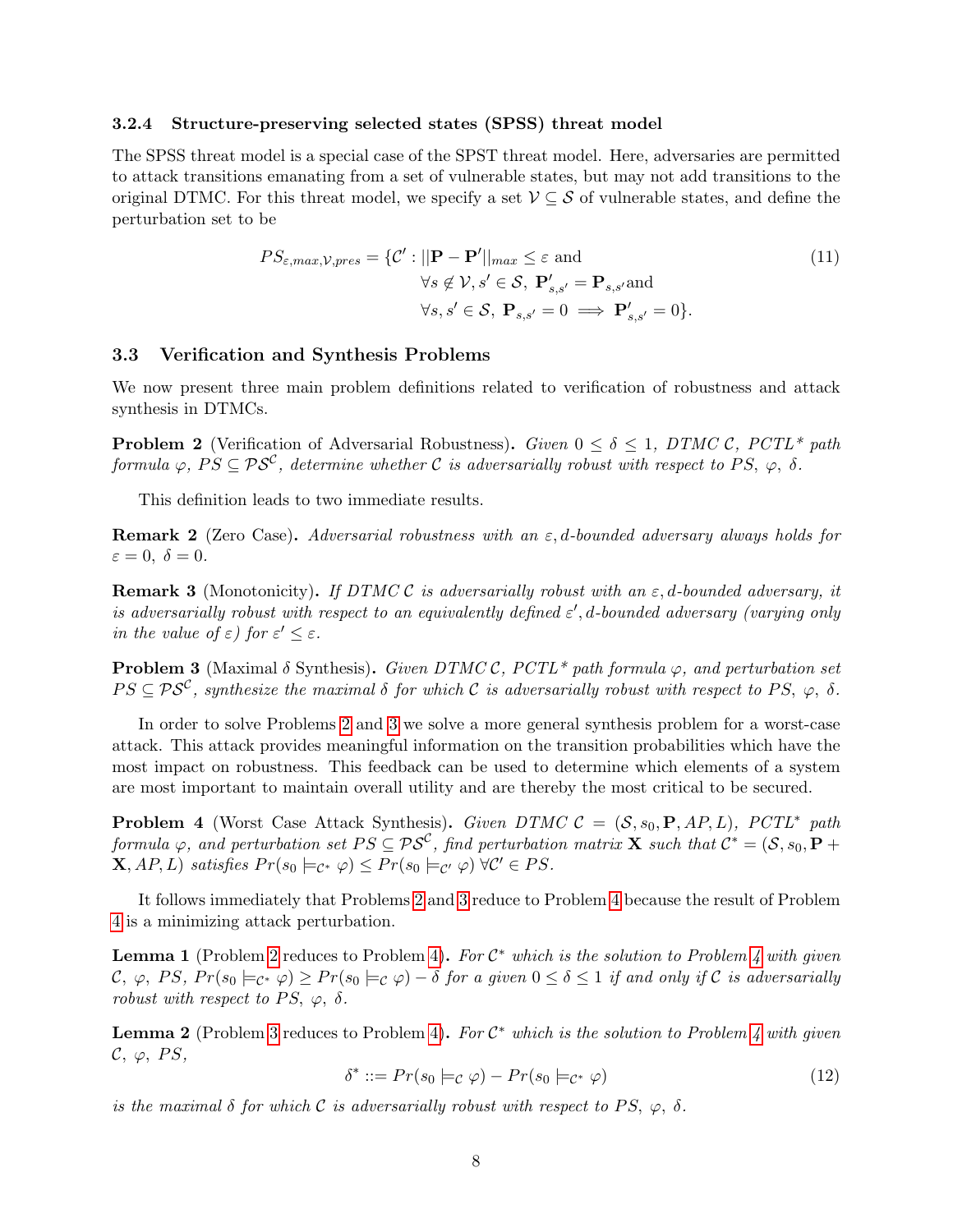### <span id="page-8-2"></span>3.4 Reduction to the UMC Model Checking Problem

The uncertain Markov chain (UMC) model checking problem is to check whether all DTMCs in an infinite set defined by an interval on the entries of the transition probability matrix satisfy a PCTL state formula [\[16\]](#page-20-9). In this section we show that one of our three problems (DTMC adversarial robustness verification, Problem [2\)](#page-7-0) reduces to the uncertain Markov chain (UMC) model checking problem for  $\varepsilon$ , max-bounded threat models and PCTL properties. We first revisit background on interval-valued Markov chains and the UMC model checking problem [\[16\]](#page-20-9).

Definition 7 (Interval-Valued Discrete Time Markov Chain (IDTMC)). An interval-valued discrete time Markov chain is a tuple

$$
\mathcal{I} = (\mathcal{S}, s_0, \check{\mathbf{P}}, \hat{\mathbf{P}}, AP, L) \tag{13}
$$

where S is a finite set of states with  $s_0$  initial state.  $\tilde{P}$  is a transition probability matrix for which  $\check{\mathbf{P}}_{s,s'}$  gives the lower bound of the transition probability from state s to state s'.  $\hat{\mathbf{P}}$  similarly is the upper bound transition probability matrix. AP is a set of atomic propositions and  $L:\mathcal{S} \to 2^{AP}$  is a labeling function.

[*I*] is the infinite set of DTMCs  $(S, s_0, \mathbf{P}, AP, L)$  such that  $\check{\mathbf{P}}_{s,s'} \leq \mathbf{P}_{s,s'} \leq \hat{\mathbf{P}}_{s,s'} \ \forall s, s' \in \mathcal{S}$ . For the uncertain Markov chain semantics of IDTMC  $I$ , we assume that an external environment non-deterministically picks a single DTMC from  $[\mathcal{I}]$  at the beginning. Now we revisit the UMC model checking problem [\[16\]](#page-20-9).

<span id="page-8-0"></span>Problem 5 (UMC Model Checking Problem). Given a IDTMC I and PCTL state formula Φ,  $s_0 \models_{\mathcal{I}} \Phi$  if and only if,  $\forall \mathcal{C} \in [\mathcal{I}], s_0 \models_{\mathcal{C}} \Phi$ .

In other words,  $[\mathcal{I}]$  does not satisfy  $\Phi$  if there exists a DTMC  $\mathcal{C}$  in  $[\mathcal{I}]$  such that  $\mathcal{C}$  does not satisfy Φ.

We now examine how the adversarial robustness verification problem (Problem [2\)](#page-7-0) relates to the UMC model checking problem (Problem [5\)](#page-8-0).

**Lemma 3.** Given DTMC C,  $\varepsilon$ , max-bounded perturbation set PS, and  $0 \le \delta \le 1$ , we can define IDTMC  $I$ , such that, for the DTMC  $C$ ,

<span id="page-8-1"></span>
$$
\mathcal{C} \in [\mathcal{I}] \iff \mathcal{C} \in PS \tag{14}
$$

*Proof.* Assume we have DTMC  $\mathcal{C} = (\mathcal{S}, s_0, \mathbf{P}, AP, L), 0 \le \delta \le 1$ , and  $\varepsilon, max$ -bounded perturbation set  $PS \subseteq PS^{\mathcal{C}}$  with  $0 \leq \varepsilon \leq 1$  and set of vulnerable transitions  $\mathcal{V} \subseteq S \times S$ . We then construct IDTMC  $\mathcal{I} = (\mathcal{S}, s_0, \check{P}, \hat{P}, AP, L)$  where  $\hat{P}_{s,s'} = P_{s,s'} + min(\varepsilon, 1 - P_{s,s'})$  and  $\check{\mathbf{P}}_{s,s'} = \mathbf{P}_{s,s'} - min(\varepsilon, \mathbf{P}_{s,s'})$  for all  $(s, s') \in \mathcal{V}$ , and  $\hat{\mathbf{P}}_{s,s'} = \check{\mathbf{P}}_{s,s'} = \mathbf{P}_{s,s'}$  for all  $(s, s') \notin \mathcal{V}$ . Consider  $\mathcal{C}' = (\mathcal{S}, s_0, \mathbf{P}', AP, L) \in [\mathcal{I}^*]$ . By definition,  $||\mathbf{P} - \mathbf{P}'||_{max} \leq \varepsilon$  and  $\mathbf{P}' = \mathbf{P}_{s,s'} = \mathbf{P}_{s,s'} \ \forall (s,s') \notin \mathcal{V}$ . By definition of  $\mathcal{I}^*$ , we also have that  $\forall s \in \mathcal{S}$ ,  $\sum_{s' \in \mathcal{S}} \mathbf{P}'_{s,s'} = 1$  and  $\forall s, s' \in \mathcal{S}$ ,  $0 \leq \mathbf{P}'_{s,s'} \leq 1$ . By the definition of the  $\varepsilon$ , max-bounded threat model, we have that  $\mathcal{C}' \in PS$ 

Now consider  $\mathcal{C}' = (\mathcal{S}, s_0, \mathbf{P}' = \mathbf{P} + \mathbf{X}, AP, L) \in PS$ . Since  $PS \subseteq \mathcal{PS}^{\mathcal{C}}$ , we know that  $\forall s \in \mathcal{S}$  $\mathcal{S}, \sum_{s' \in \mathcal{S}} \mathbf{P}'_{s,s'} = 1$ .  $PS \subseteq \mathcal{PS}^{\mathcal{C}}$  also implies that  $0 \leq \mathbf{P}'_{s,s'} \leq 1 \ \forall s, s' \in \mathcal{S}$ . Because  $\mathcal{C}' \in PS$  where PS is an  $\varepsilon$ , max-bounded perturbation matrix, **X'** is a valid perturbation matrix. We also have that  $\check{\mathbf{P}}_{s,s'} \leq \mathbf{P}'_{s,s'} \leq \hat{\mathbf{P}}_{s,s'} \ \forall s,s' \in \mathcal{S}$ . By definition of  $\mathcal{I}^*$  we have that  $\mathcal{C}' \in [\mathcal{I}^*]$  $\Box$ 

**Theorem 1.** Verification of DTMC adversarial robustness for an  $\varepsilon$ , max-bounded adversary and a PCTL path formula, reduces to the Uncertain Markov Chain model checking problem.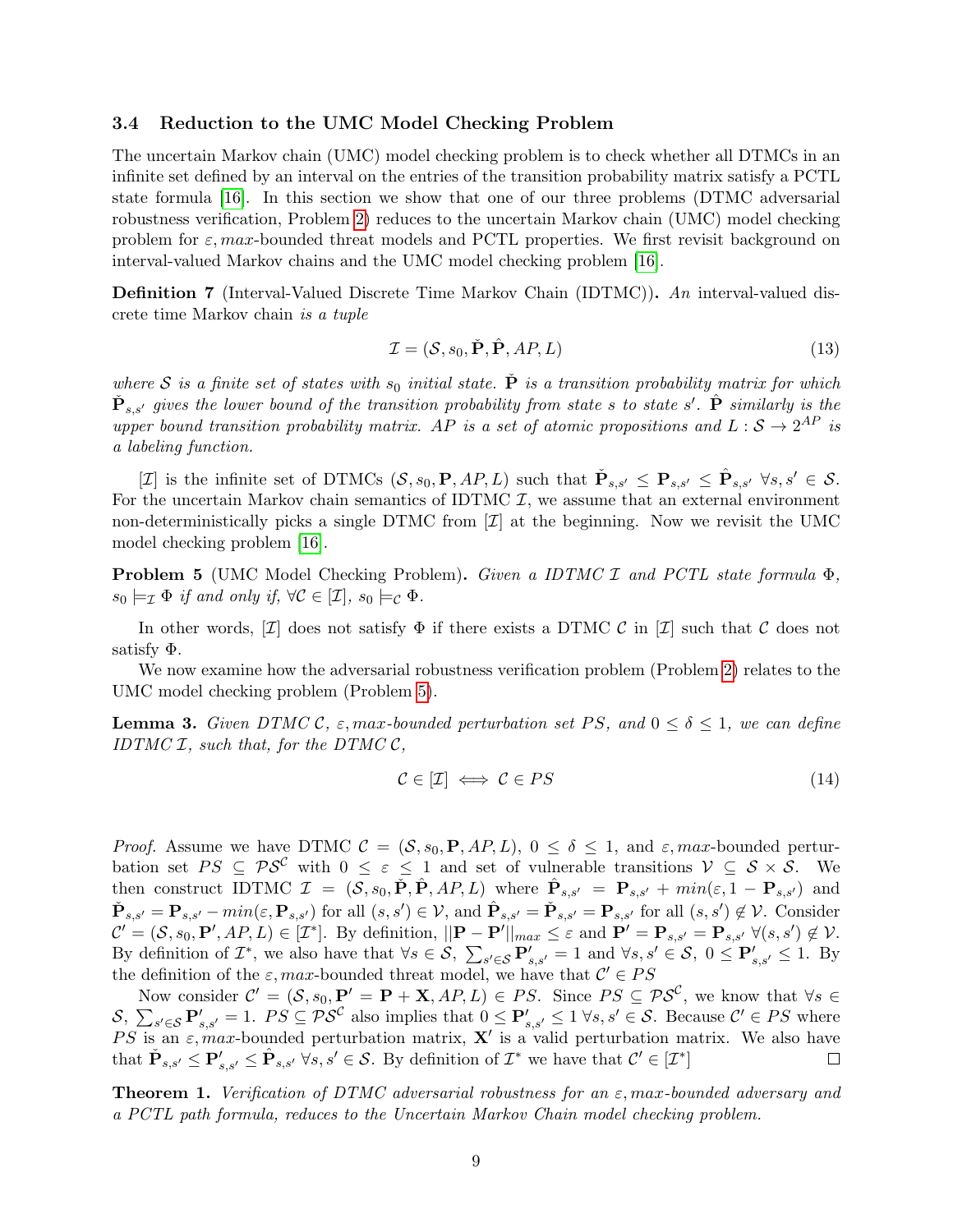*Proof.* Assume we have  $0 \le \delta \le 1$ , DTMC  $\mathcal{C} = (\mathcal{S}, s_0, \mathbf{P}, \mathcal{AP}, L)$ , PCTL path formula  $\varphi$ , and  $\varepsilon$ , max-bounded threat model. Assume also we have algorithm A which takes as input IDTMC  $\mathcal I$ and PCTL state formula  $\Phi$  and returns  $s_0 \models_{\mathcal{I}} \Phi$ .

Using Lemma [3,](#page-8-1) we define IDTMC  $\mathcal{I}^*$  such that  $\mathcal{C} \in [\mathcal{I}^*] \iff \mathcal{C} \in PS$ . We also define PCTL state formula  $\Phi^* = \mathbb{P}_{\geq (p-\delta)}(\varphi)$  where  $p = Pr(s_0 \models c \varphi)$ . We run algorithm A on  $\mathcal{I}^*, \Phi^*$ . If  $A(\mathcal{I}^*, \Phi^*) = true$ , we know that  $\mathcal{H} \in [\mathcal{I}^*]$  such that  $s_0 \models_{\mathcal{C}} \Phi^*$ . If  $A(\mathcal{I}^*, \Phi^*) = false$ , we know that  $\exists \mathcal{C} \in [\mathcal{I}^*]$  such that  $s_0 \models_{\mathcal{C}} \Phi^*$ . Therefore, by Remark [1](#page-5-1) and Lemma [3,](#page-8-1) we have that  $\mathcal{C}$  is adversarially robust with respect to PS,  $\varphi$ ,  $\delta$  if and only if  $A(\mathcal{I}^*, \Phi^*)$ .  $\Box$ 

### <span id="page-9-0"></span>3.5 Policy Robustness in MDPs

Our definition of adversarial robustness for DTMCs is easily extended to deterministic, memoryless policies acting in MDPs. In this case, the adversary is able to perturb the transition probabilities in the underlying MDP, with the goal of decreasing the satisfaction probability of the DTMC formed by composing the policy and MDP. In this case we define the perturbation space,  $\mathcal{PS}^{\mathcal{M}}$  of MDP  $\mathcal{M} = (\mathcal{S}, s_0, \mathcal{A}, T, AP, L)$  to be the set of all MDPs of the form  $(\mathcal{S}, s_0, \mathcal{A}, T', AP, L)$ . This extension is useful when considering systems modeled as agents acting in probabilistic environments, as is the case for reinforcement learning.

**Definition 8** (Policy Adversarial Robustness). Given  $0 \le \delta \le 1$ , MDP M, perturbation set  $PS \subseteq PS^{\mathcal{M}}$ , and some PCTL\* path formula  $\varphi$ , a policy  $\sigma$  is adversarially robust in M with respect to PS,  $\varphi$ ,  $\delta$  if, for the DTMC  $\mathcal{M}_{\sigma}$ ,

$$
Pr(s_0 \models_{\mathcal{M}'_{\sigma}} \varphi) \ge Pr(s_0 \models_{\mathcal{M}_{\sigma}} \varphi) - \delta
$$
\n(15)

for all  $\mathcal{M}' \in PS$ .

We similarly define the three DTMC adversarial robustness problems from Section [3.3](#page-7-3) for policies acting in MDPs. Though the adversary may modify any vulnerable transition in the MDP, the adversary should only perturb the transition probabilities which correspond to the possible transitions in the resulting DTMC. It is enough to consider the state transition probabilities in the underlying MDP which are present in the composed DTMC. Therefore,  $PS^{\mathcal{M}}$  and  $PS^{\mathcal{M}_{\sigma}}$  are equivalent with respect to policy adversarial robustness for given  $M$ ,  $\sigma$ .

**Lemma 4** (Robustly Equivalent MDPs). Given a deterministic, memoryless policy  $\sigma$ ,  $\mathcal{M}$  =  $(S, s_0, T, AP, L)$ , perturbation set  $PS \subseteq PS^{\mathcal{M}}$ , PCTL\* path formula  $\varphi$ , and  $\mathcal{M}^* = (S, s_0, T^*, AP, L)$ such that  $T(s, a, s') = T^*(s, a, s')$  for all  $a \in \mathcal{A}, s \in \mathcal{S}$  where  $\sigma(s) = a$ , we have that  $\sigma$  is adversarially robust in M with respect to PS,  $\varphi$ ,  $\delta$  if and only if it is adversarially robust in M<sup>\*</sup> with respect to PS,  $\varphi \delta$ .

*Proof.* Assume we have deterministic, memoryless policy  $\sigma$ ,  $\mathcal{M} = (\mathcal{S}, s_0, T, AP, L)$ , perturbation set  $PS \subseteq PS^{\mathcal{M}},$  PCTL\* path formula  $\varphi$ , and  $\mathcal{M}^* = (\mathcal{S}, s_0, T^*, AP, L)$  such that  $T(s, a, s') = T^*(s, a, s')$ for all  $a \in \mathcal{A}, s \in \mathcal{S}$  where  $\sigma(s) = a$ . By Definition [3,](#page-3-0)  $\mathcal{M}_{\sigma}^* = \mathcal{M}_{\sigma}$ . Therefore, we have that  $\sigma$  is robust in M with respect to PS,  $\varphi$ ,  $\delta$  if and only if it is robust in M<sup>\*</sup> with respect to PS,  $\varphi$ ,  $\delta$ .

It immediately follows that the three adversarial robustness problems for policies acting in MDPs reduce to the three adversarial robustness problems for DTMCs, respectively.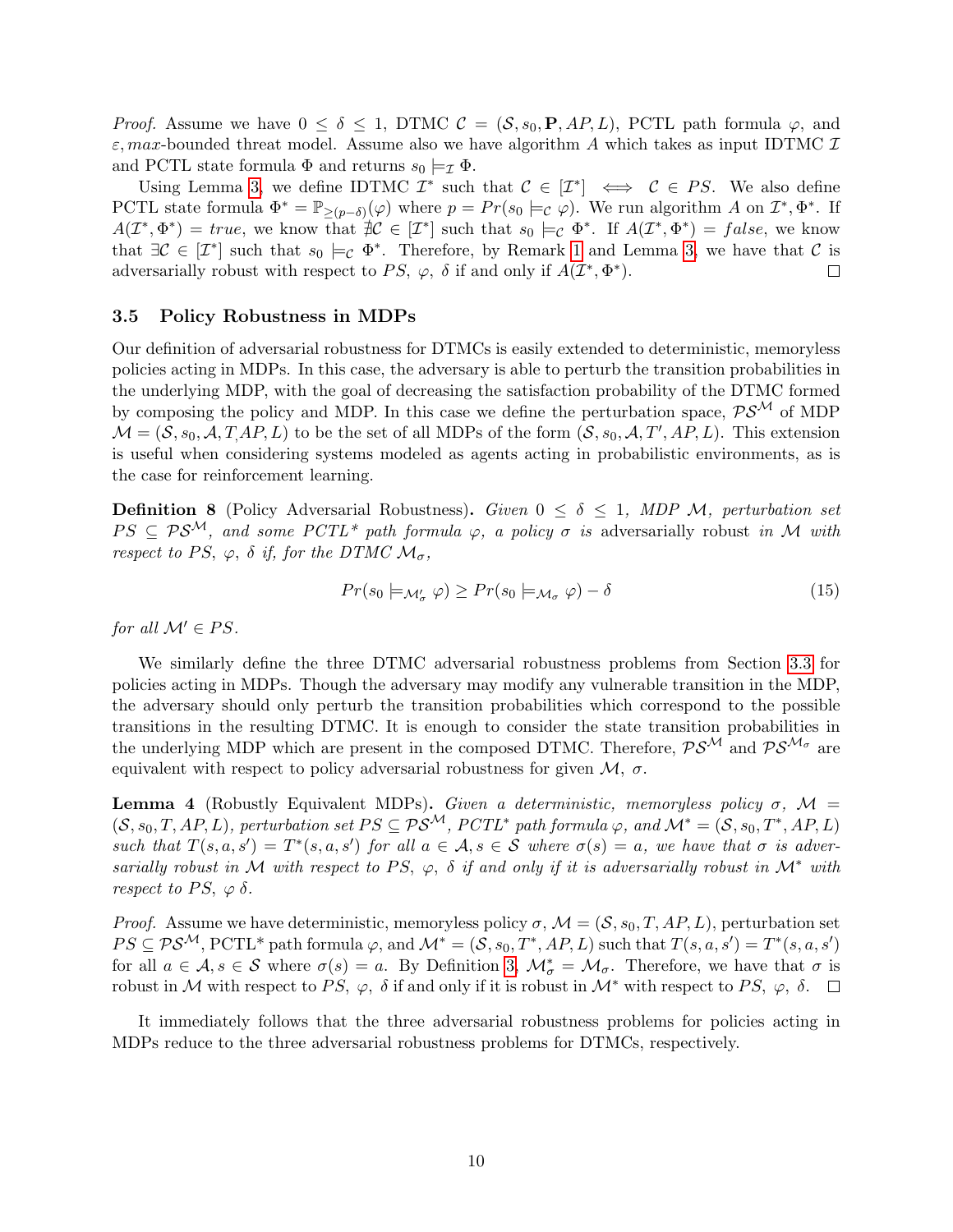# 4 Optimization Solutions to the DTMC Adversarial Robustness Problems

In the following subsections, we reformulate the worst-case attack synthesis problem (Problem [4\)](#page-7-2) as an optimization and provide two methods to solve the optimization using existing probabilistic model checking tools. We define these methods as *optimization with direct computation* and *opti*mization with symbolic solution function. Due to the reductions in Lemmas [1](#page-7-4) and [2,](#page-7-5) these methods will additionally solve the other two DTMC robustness problems (Problems [2](#page-7-0) and [3\)](#page-7-1). In Section [5](#page-11-0) we evaluate and compare the two approaches over case studies of varying state size and number of parameters.

### <span id="page-10-1"></span>4.1 Perturbation Matrix Synthesis as an Optimization

We present a constrained optimization over the perturbation matrix  $X$  to find the worst case attack.

**Problem 6** (Perturbation Matrix Synthesis). Given DTMC  $C = (S, s_0, P, AP, L)$ , perturbation set  $PS \subseteq \mathcal{PS}^{\mathcal C}$ , and some PCTL<sup>\*</sup> path formula  $\varphi$ , find a perturbation matrix  $\mathbf{X}^*$  which solves

<span id="page-10-0"></span>
$$
\underset{\mathbf{S}}{argmin} \ Pr(s_0 \models_{\mathcal{C}'} \varphi) \tag{16}
$$
\n
$$
subject \ to \ \mathcal{C}' = (\mathcal{S}, s_0, \mathbf{P} + \mathbf{X}, AP, L) \in PS
$$

**Lemma 5.** Given DTMC  $C = (S, s_0, P, AP, L)$ , perturbation set  $PS \subseteq PS^{\mathcal{C}}$ , and some PCTL<sup>\*</sup> path formula  $\varphi$ ,  $\mathbf{X}^*$  which solves Problem [6](#page-10-0) is the worst case attack for C with respect to PS,  $\varphi$ .

*Proof.* Assume DTMC C, perturbation set  $PS \subseteq PS^{\mathcal{C}}$ , and PCTL<sup>\*</sup> path formula  $\varphi$ . By definition, **X**<sup>∗</sup> which solves Problem [6](#page-10-0) for C, PS, and  $\varphi$  is the worst case attack for C with respect to PS,  $\varphi$ .  $\Box$ 

It follows from Lemmas [1](#page-7-4) and [2](#page-7-5) that the solution to the attack synthesis optimization can also be used to solve Problems [2](#page-7-0) and [3.](#page-7-1)

We note that the form of the objective function [\(16\)](#page-10-0) is dependent on the property  $\varphi$ . For example, the objective is linear with respect to next step properties (reachability in exactly one time step), quadratic with respect to next next step properties (reachability in exactly two time steps), and is non-convex in general. Similarly, the form of the constraints are dependent on the threat model. For example, the constraints corresponding to the  $\varepsilon$ , max-bounded threat models described in Section [3.2](#page-5-2) are linear. This means that the techniques available for solving this optimization can change based on the property and threat model.

### <span id="page-10-2"></span>4.2 Solutions to the DTMC Adversarial Robustness Problems for  $\varepsilon$ , max-bounded threat models

We propose two solutions to the optimization problem for  $\varepsilon$ , max-bounded threat models: *opti*mization with direct computation and optimization with symbolic solution function. Because the constraints are linear, but the shape of the objective depends on the property, both solutions use the Sequential Least Squares Programming (SLSQP) [\[17\]](#page-21-0) algorithm to search the parameter space for the minimal value. The SLSQP algorithm performs an iterative search of the space to find a minimum. The main difference between the two solutions is the technique used to compute the objective at each iteration. The first method performs a model-checking procedure at every function call. The second method constructs a pDTMC from the original DTMC before the optimization begins, and then simply instantiates this function at each call to the objective.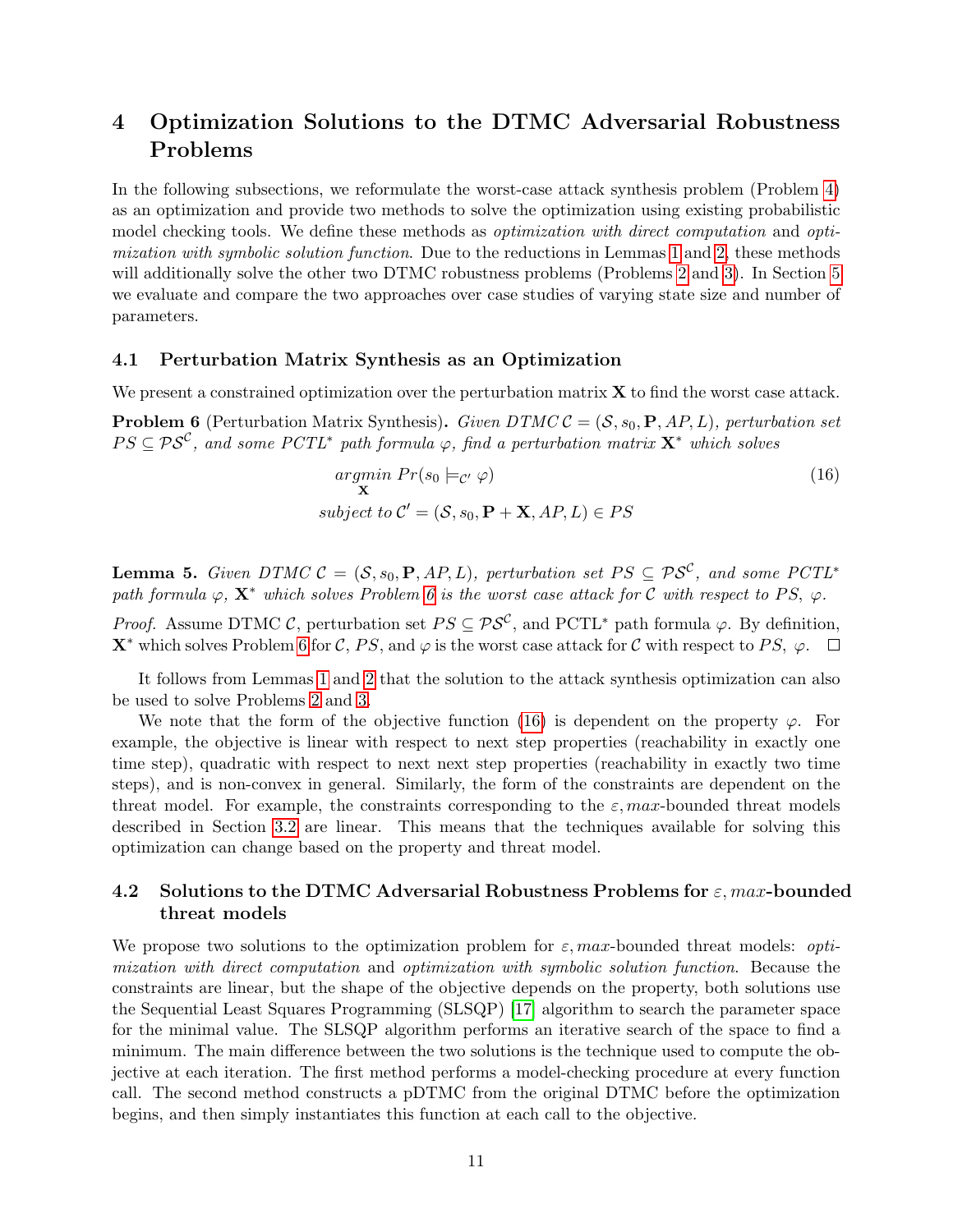### 4.2.1 Optimization with Direct Computation

In the optimization with direct computation solution, we solve the optimization presented in Problem [6](#page-10-0) using the SLSQP iterative algorithm. At each iteration, we construct the perturbed DTMC,  $\mathcal{C}' = (\mathcal{S}, s_0, \mathbf{P}, AP, L)$ , and use existing model checking techniques to compute  $Pr(s_0 \models_{\mathcal{C}'} \varphi)$  directly. This solution is beneficial because computing  $Pr(s_0 \models_{\mathcal{C}} \varphi)$  for a DTMC is solved for many logics including PCTL and PCTL<sup>\*</sup>. Tools such as Prism [\[18\]](#page-21-1) and Storm [\[12\]](#page-20-5) compute these probabilities efficiently for large state spaces.

### 4.2.2 Optimization with Symbolic Solution Function

In the optimization with symbolic solution function approach, we construct a pDTMC  $C_X$  from the original DTMC  $C$ , replacing vulnerable transitions with parameters. In some cases, like when considering PCTL properties, we can then find the symbolic solution function for  $Pr(s_0 \models c_v \varphi)$ (as described in eqn. [\(5\)](#page-4-0)). We then run the SLSQP algorithm for searching the parameter space to find the minimum. This eliminates the need to perform model checking at each iteration. In Algorithm [1,](#page-11-1) we describe this procedure in detail.

<span id="page-11-1"></span>Algorithm 1 Symbolic Objective Approach

 $\textbf{Input:} \text{ DTMC } \mathcal{C} = \mathcal{S}, s_0, \textbf{P}, \mathit{AP}, \mathit{L}), \, \mathit{PS} \subseteq \mathcal{PS}^{\mathcal{C}}, \, \text{PCTL path formula} \; \varphi$ Output: perturbation matrix X<sup>∗</sup> 1:  $X \leftarrow \emptyset$ ,  $\mathbf{P}^X \leftarrow \mathbf{P}$ 2: for  $(s, s')$  which is a vulnerable transition in PS do 3: add  $v_{(s,s')}$  to X 4:  $\mathbf{P}^X \leftarrow v_{(s,s')}$ 5: end for 6:  $\mathcal{C}_X \leftarrow (\mathcal{S}, s_0, \mathbf{P}^X, AP, L)$ 7: generate symbolic solution function  $f_{\varphi}(X)$  for  $\mathcal{C}_X$ 8:  $\kappa^* \leftarrow argmin_{\kappa} \kappa(f_{\varphi}(X))$  subject to  $\kappa(\mathcal{C}_X) \in PS$ 9:  $\mathbf{return} \ \ \kappa^*(\mathbf{P}^X) - \mathbf{P}$ 

State-of-the-art parametric model checking tools such as PARAM [\[13\]](#page-20-6), Storm [\[12\]](#page-20-5), PROPh-ESY [\[9\]](#page-20-2), and PRISM [\[18\]](#page-21-1) can generate the symbolic solution function efficiently for few parameters on subsets of PCTL. Generating this function can become expensive, however, as the number of parameters in the constructed pDTMC (and complexity of the symbolic function) increases. This method therefore becomes less desirable under less restrictive threat models with many vulnerable transitions. Additionally, there is no known process for generating the symbolic solution function for all PCTL<sup>∗</sup> properties. We perform an in-depth comparison of these two methods over case studies of various sizes with different threat models in Section [5.3.](#page-13-0)

### <span id="page-11-0"></span>5 Case Studies and Evaluation

In the following sections we evaluate the two optimization solutions to our three adversarial robustness problems, as described in Section [4.1.](#page-10-1) We implement both the direct computation method and the symbolic solution function approach. We compare the two approaches over different parameter and state sizes. We then use these solutions to demonstrate the flexibility and utility of our definitions over three case studies.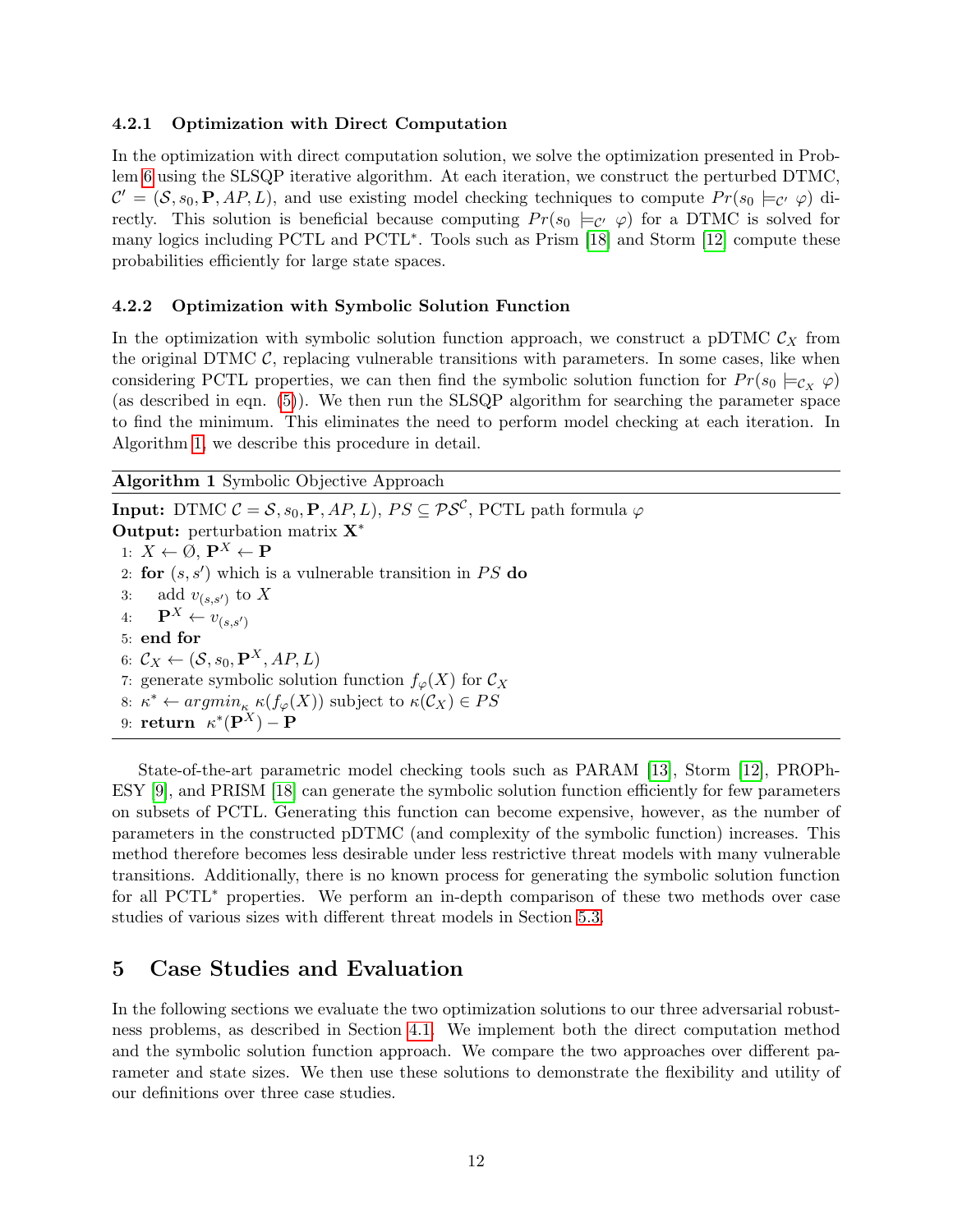### 5.1 Case Studies

We perform our evaluation on two protocol DTMCs, and one DTMC defined by an agent acting according to a policy in an MDP.

### 5.1.1 Simple Communication Protocol

<span id="page-12-0"></span>We first show our technique works on the simple communication protocol from [\[19\]](#page-21-2), described in Fig. [2.](#page-12-0) In this protocol, a sent message can be delivered or lost. When it is lost, the sender re-sends the message infinitely many times until it is delivered. The goal of the system is to deliver the message quickly. In this system, we model a structure-preserving selected states (SPSS) adversary who can attack the "try" state by modifying the probability that a message is lost or delivered.



Figure 2: Simple Communication Protocol from [\[19\]](#page-21-2).

### 5.1.2 IPv4 ZeroConf Protocol

The IPv4 Zeroconf Protocol is a network protocol that is commonly used to evaluate model-checking approaches [\[16\]](#page-20-9). Here we consider the DTMC representing the procedure for a new host joining the network as described in Fig. [3.](#page-13-1) In this procedure, we assume a fixed number of  $m$  hosts already on the network. When a new host joins the network, they immediately generate a random address from a predetermined set of  $K = 65024$  possible addresses and broadcasts it to the existing hosts. With probability  $m/K$ , this address is a collision. The host then waits a predetermined n time ticks to get a response from the network. Assuming there is a collision, at each time tick there is some probability  $p$  that the new host learns of this mistake and is able to re-generate their address. In this case, the goal of the host is to successfully join the network with a unique address, in as little time as possible.

In this case, the adversary attempts to prevent existing hosts from notifying the new host of the collision. We model this attack by a structure-preserving selected states (SPSS) threat model, allowing the adversary to reduce the probability at certain time ticks (states in  $\{1, \ldots, n\}$ ). In prior work on pDTMCs, the IPv4 protocol was analyzed by varying the parameter  $p$  [\[16\]](#page-20-9). Our threat model is more expressive, allowing the adversary to attack some, but not all of the transition probabilities.

#### 5.1.3 GridWorld

We consider the  $n \times m$  GridWorld [\[20\]](#page-21-3) class of case studies in which an agent navigates an  $n \times m$ grid by moving up, down, left, and right according to a memoryless, deterministic policy. The GridWorld environment is modeled as an MDP. We assume the policy is fixed, and use the policy adversarial robustness definition from Section [3.5](#page-9-0) to reason about the composed DTMC. In each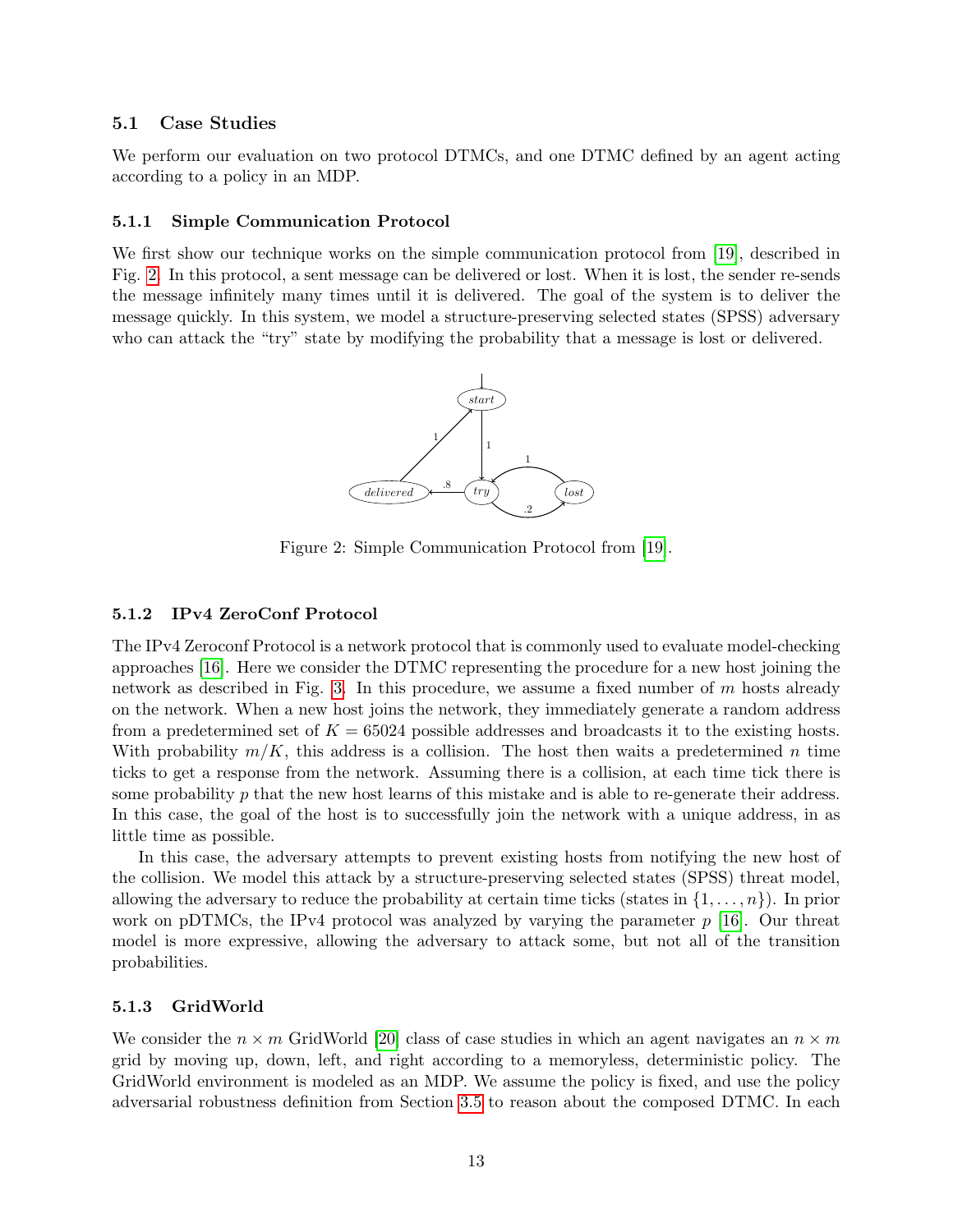<span id="page-13-1"></span>

Figure 3: IPv4 Zeroconf Protocol [\[16\]](#page-20-9). Our model is a DTMC with initial state  $s_0$  and states  $s_1$ through  $s_n$  indicating the number of time ticks the new host has waited to hear from existing hosts regarding a collision. State err indicates the new host erroneously chooses a colliding address. In state uniq the host has found a unique address and in state succ the host has used that address to successfully join the network.

state of the composed DTMC, there is some probability that the agent "slips" and does not go in their intended direction. We consider an adversary who is able to increase and decrease the probability that the agent "slips", within constraints defined by an  $\varepsilon$ , max-bounded threat model. Adversaries to this model can use any of the four threat models defined in Section [3.2.](#page-5-2)

<span id="page-13-2"></span>States in GridWorld grids are indexed sequentially from left to right then bottom to top. For some experiments, we generate randomized  $n \times m$  GridWorld examples for a given  $n, m$ , and transition structure. We accomplish this by generating a random probability distribution over adjacent states in the transition structure, for each state in the DTMC. In other words, the structure of each DTMC is fixed, but the probabilities are randomized.



Figure 4: Example  $3 \times 3$  GridWorld DTMC [\[20\]](#page-21-3). Note that hazard state 2 is unreachable. Under a threat model that does not preserve structure, this hazard state can become reachable and affect the performance of the agent.

### 5.2 Experiment Setup

For our optimizations, we use the SciPy optimize package [\[17\]](#page-21-0) with the Sequential Least Squares Programming (SLSQP) algorithm. When directly computing  $Pr(s_0 \models c \varphi)$ , we use the PRISM Java API and the Py4J python package [\[18,](#page-21-1) [24\]](#page-21-7). When computing the symbolic solution function, we use the PARAM parametric probabilistic model checker [\[13\]](#page-20-6). All experiments were run on a computer with an Intel Xeon Silver 4114 2.20GHz processor and 187GB RAM.

### <span id="page-13-0"></span>5.3 Comparing Solutions

In Section [4.2,](#page-10-2) we presented two optimization solutions for the worst-case attack synthesis problem. In Table [1,](#page-14-0) we present results comparing the two techniques over randomized  $5 \times 5$ ,  $10 \times 10$ , and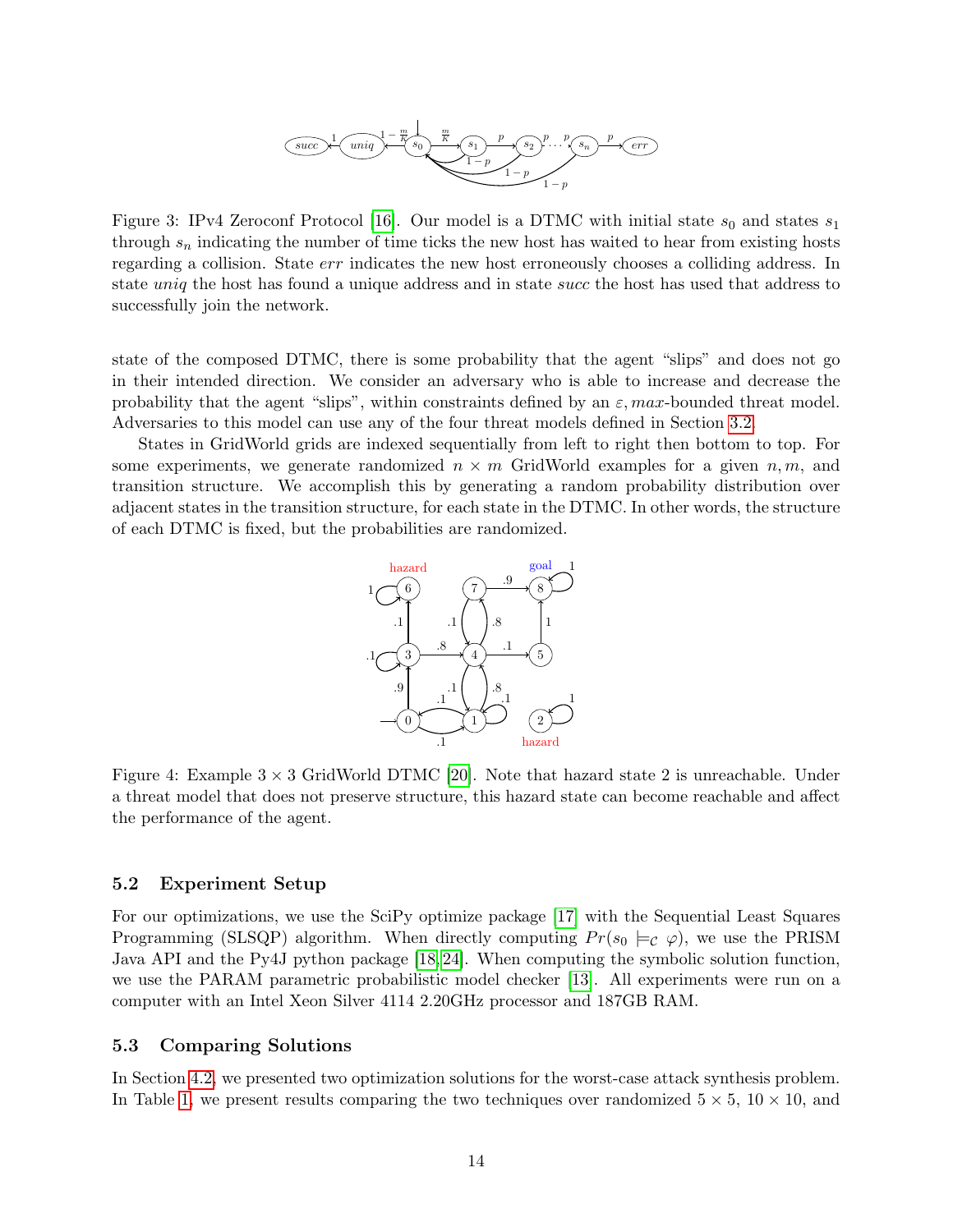<span id="page-14-0"></span>

| Property              | $#$ States | $#$ Params     | Method               | Total Duration (in seconds) |
|-----------------------|------------|----------------|----------------------|-----------------------------|
| $P=?$ [s!=5 U s=24]   | 25         | $\overline{5}$ | Direct Computation   | 0.354                       |
| $P=?$ [s!=5 U s=24]   | 25         | 5              | Symbolic Soln. Func. | $0.052 + 0.076 = 0.128$     |
| $P=?$ [s!=5 U s=24]   | 25         | 10             | Direct Computation   | 2.445                       |
| $P=?$ [s!=5 U s=24]   | 25         | 10             | Symbolic Soln. Func. | $124.316 + 0.98 = 125.296$  |
| $P=?$ [s!=5 U s=24]   | 25         | 20             | Direct Computation   | 4.884                       |
| $P=?$ [s!=5 U s=24]   | 25         | 20             | Symbolic Soln. Func. | TO                          |
| $P=?$ [s!=10 U s=99]  | 100        | $\overline{5}$ | Direct Computation   | 12.19                       |
| $P=?$ [s!=10 U s=99]  | 100        | $\overline{5}$ | Symbolic Soln. Func. | $2.006 + 1.089 = 3.095$     |
| $P=?$ [s!=10 U s=99]  | 100        | 10             | Direct Computation   | 23.69                       |
| $P=?$ [s!=10 U s=99]  | 100        | 10             | Symbolic Soln. Func. | $717.126 + 2.792 = 719.918$ |
| $P=?$ [s!=10 U s=99]  | 100        | 20             | Direct Computation   | 67.616                      |
| $P=?$ [s!=10 U s=99]  | 100        | 20             | Symbolic Soln. Func. | TO                          |
| $P=?$ [s!=15 U s=224] | 225        | $\overline{5}$ | Direct Computation   | 59.32                       |
| $P=?$ [s!=15 U s=224] | 225        | $\overline{5}$ | Symbolic Soln. Func. | TO                          |
| $P=?$ [s!=15 U s=224] | 225        | 10             | Direct Computation   | 134.714                     |
| $P=?$ [s!=15 U s=224] | 225        | 10             | Symbolic Soln. Func. | TO                          |
| $P=?$ [s!=15 U s=224] | 225        | 20             | Direct Computation   | 290.201                     |
| $P=?$ [s!=15 U s=224] | 225        | 20             | Symbolic Soln. Func. | TO                          |

Table 1: Comparison between objective computation methods for  $5 \times 5$ ,  $10 \times 10$ , and  $15 \times 15$ GridWorld DTMCs with 5, 10, and 20 vulnerable transitions (parameters). For symbolic solution, results are presented as "symbolic solution function generation duration" + "optimization duration". Pre-computing the symbolic solution function improves the optimization run-time, but the pre-computation step quickly becomes unmanageable as the number of parameters increases.

 $15 \times 15$  GridWorld DTMCs. We use an ST threat model with 5, 10, and 20 vulnerable transitions (parameters). We see that the symbolic solution improves the optimization time when compared to direct computation. As the number of parameters increases, however, the symbolic solution function quickly becomes expensive to generate, especially with larger state spaces. For example, in a 25 and 100 state GridWorld with 5 parameters, the symbolic computation is significantly faster. Once the number of parameters is greater than or equal to 10, the direct computation is always faster. For 225 state GridWorld and more than 10 parameters, the symbolic solution times out. Therefore, in cases of many vulnerable transitions, the direct computation method is preferred.

### 5.4 Attack Performance

In Fig. [5,](#page-15-0) we show the property satisfaction probability for each of our three case studies against different properties and  $\varepsilon$ , max-bounded threat models of varying budget (indicated by  $\varepsilon$ ). In the simple communication protocol, we only have one available attack state  $(try)$ . We plot its performance over increasing  $\varepsilon$  for  $\varphi = \sqrt{\varepsilon}^{10}$ delivered. As we increase  $\varepsilon$ , the property satisfaction probability decreases.

For the IPv4 Zeroconf Protocol we set  $n = 10$  and  $m = 50,000$  and measure satisfaction probability for  $\varphi = \diamond^{\leq 30}$ success. We consider three instances of the structure-preserving selected states (SPSS) threat models vulnerable state sets  $\{1, \ldots 5\}$ ,  $\{6, \ldots 10\}$ , and  $\{1, \ldots 10\}$ . We see that attacking the network at earlier time ticks is more effective than later, but attacking the network at all time ticks is most effective. As we increase  $\varepsilon$ , we see that all attacks decrease the property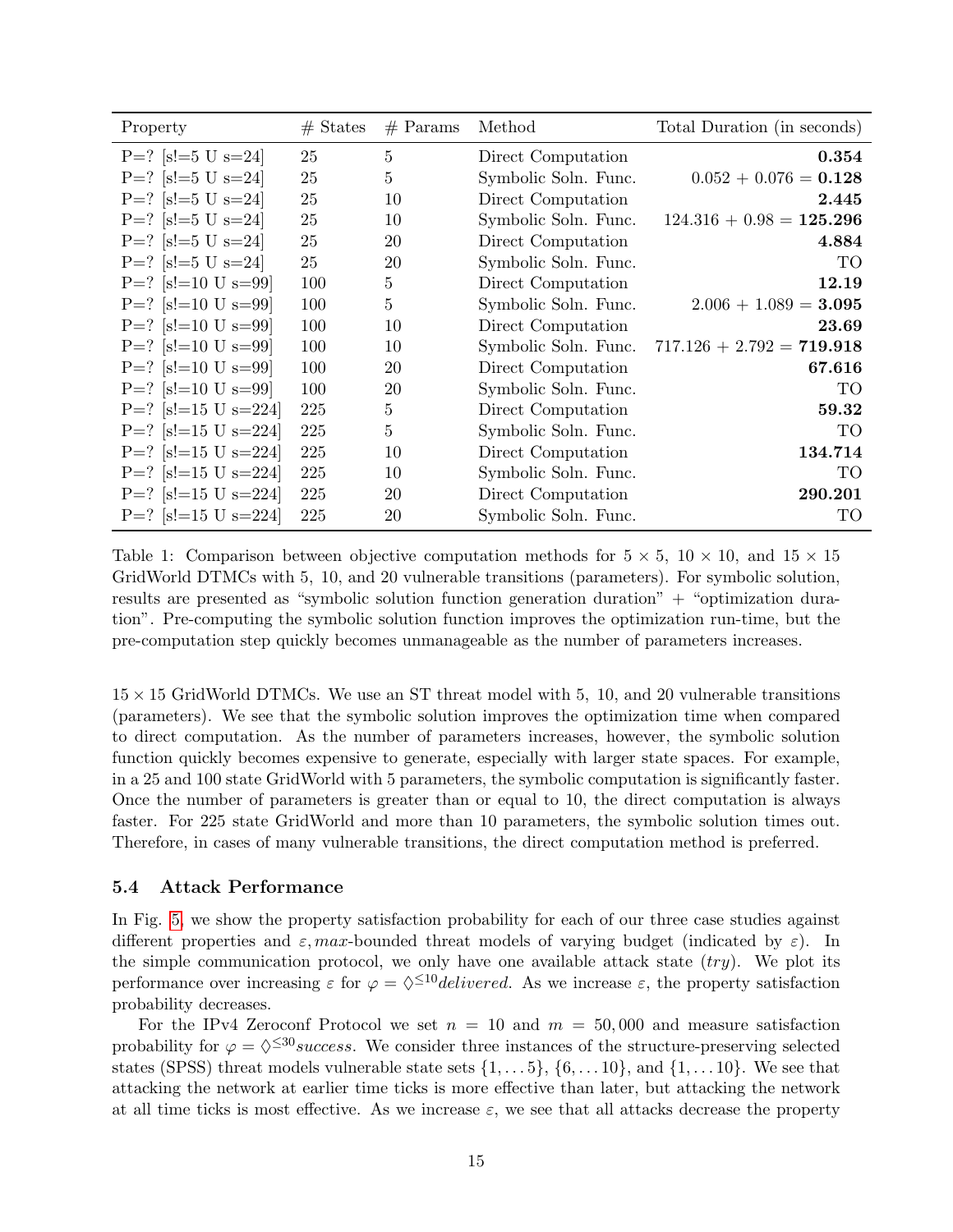<span id="page-15-0"></span>

(a) Simple communication protocol satisfaction probabilities under attack with  $\varphi = \Diamond^{\leq 10}$ delivered.



(c)  $5\times 5$  GridWorld satisfaction probabilities under attack with selected states (SS) and structure-preserving selected states (SPSS) threat models for vulnerable state sets  $\{1, 3, 10\}$ , and  $\{1, 3, 10, 12, 19\}$  and  $\varphi = \sqrt[5]{\leq} 200 \text{ goal}.$ 



(b) Zeroconf IPv4 Protocol satisfaction probabilities under attack with  $n = 10, \varphi = \diamond^{\leq 30} \text{success}$  and structure-preserving selected states (SPSS) threat models with vulnerable state sets  $\{1, \ldots 5\}$  (early),  $\{6, \ldots 10\}$  $(late)$ , and  $\{1, \ldots 10\}$  (all).



(d)  $5\times5$  GridWorld satisfaction probabilities under attack with selected transitions (ST) and structurepreserving selected transitions (SPST) threat models attacking all adjacent transitions between the bottom right  $3 \times 3$  states, and bottom right  $2 \times 3$  states for  $\varphi = \diamond^{\leq 200} goal$ .

Figure 5: Property satisfaction probability over attack budget (indicated by  $\varepsilon$ ) over various case studies, threat models, and properties.

satisfaction probability, however the *early* and *all* attacks decrease this probability more quickly than the late attack.

For the randomized 5  $\times$  5 GridWorld DTMCs we measure satisfaction probability for  $\varphi$  =  $\Diamond^{\leq 200}$ goal, where the goal state is in the top right corner of the grid. Here, we consider all four  $\varepsilon$ , max-bounded threat models: selected states (SS), structure-preserving selected states (SPSS), selected transitions (ST), and structure-preserving selected transitions (SPST). We compare SS and SPSS attackers with vulnerable state sets  $\{1, 3, 10\}$ , and  $\{1, 3, 10, 12, 19\}$ , and ST and SPST attackers who can target all adjacent transitions in the bottom right  $3 \times 3$  states, and bottom right  $2 \times 3$  states. ST attackers can additionally add diagonally adjacent transitions in their respective regions. We see in Fig. [5c](#page-15-0) and [5d,](#page-15-0) as the attacker is able to control more states and transitions, the property satisfaction probability decreases more dramatically. In the case of  $\varepsilon = 0.3$  and a nonstructure-preserving attacker who controls 20% of the states in the system, the property satisfaction probability drops from above 95% to close to 0%. In contrast, a structure-preserving attacker who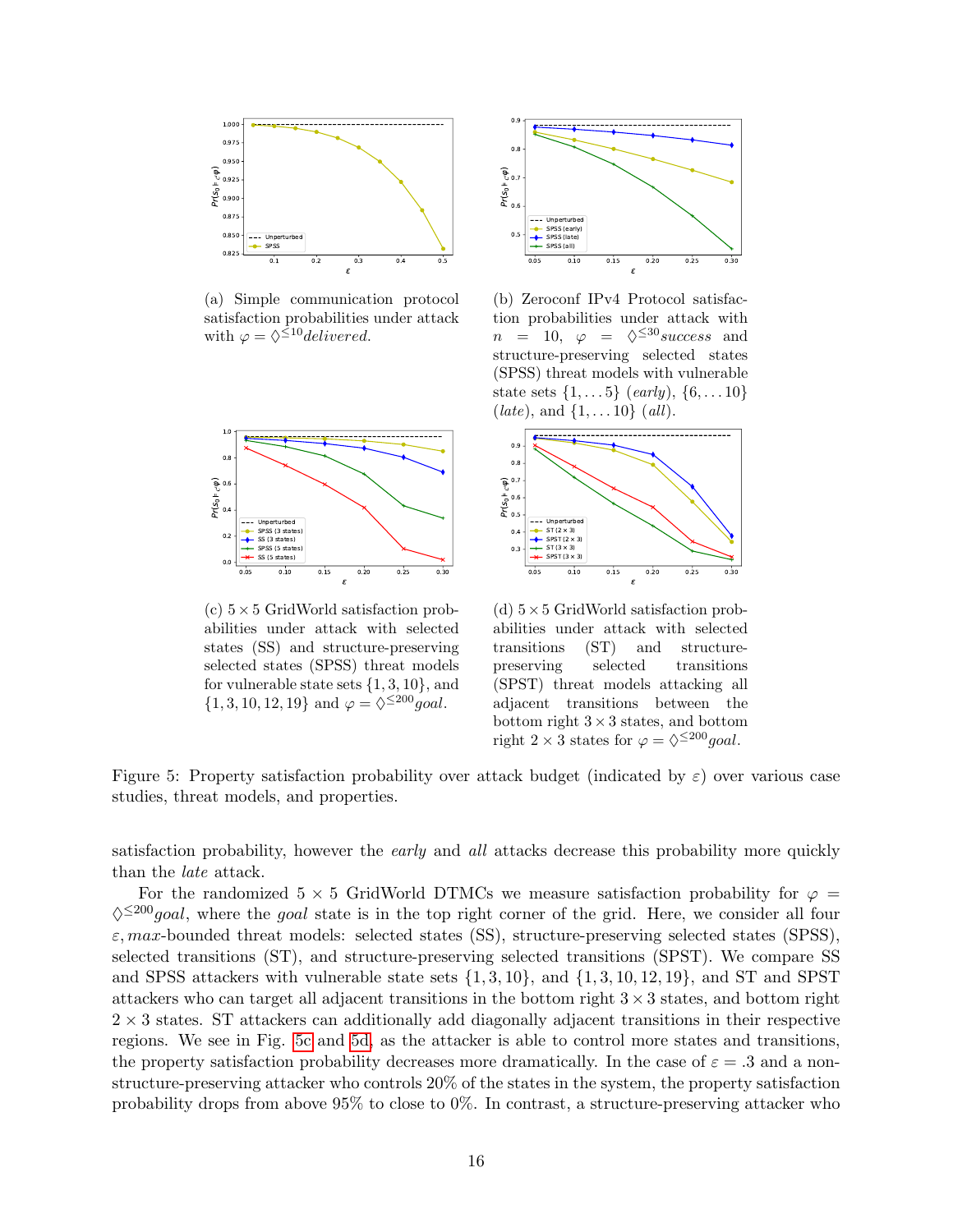controls 12% of states in the system can only decrease the property satisfaction probability to 85%.

In all case studies, increasing  $\varepsilon$  causes the property satisfaction probability to decrease, confirming Remark [3.](#page-7-6) Additionally, we see that, under the same class of case study, structure-preserving attacks are less effective than attacks which can add transitions to the system. Furthermore, threat models with more vulnerable transitions perform better than those with less.

<span id="page-16-0"></span>

Figure 6: Transition probability matrix for the original DTMC (left), perturbation matrices for various threat models (middle) and perturbed DTMCs (right) with respect to  $\varphi = (\neg \text{hazard}) \mathbf{U}^{\leq 6} goal$ . Specifically, selected states (SS) and structure-preserving selected states (SPSS) threat models with vulnerable states 1, 3, and 7 for  $\varepsilon = 0.1, 0.3$ . In general, perturbations increase probabilities of transitioning to hazard states and decrease probability of transitioning to the goal state. In the SS case, the previously unreachable hazard state becomes reachable after attack. Only rows 1, 3, and 7 of the perturbation matrices have non-zero entries.

### 5.5 Attack Synthesis across Threat Models

Using the  $3\times3$  GridWorld DTMC in Fig. [4,](#page-13-2) we analyze the specific perturbations favored by attacks under the selected state (SS) threat model and structure-preserving selected state (SPSS) threat model with vulnerable state set  $\mathcal{V} = \{1, 3, 7\}$ . In Fig. [6](#page-16-0) we present the worst-case adversarial perturbations under each threat model for  $\varepsilon = 0.1$  and  $\varepsilon = 0.3$  with respect to  $\varphi = (\neg \text{hazard}) \mathbf{U}^{\leq 6} \text{goal}$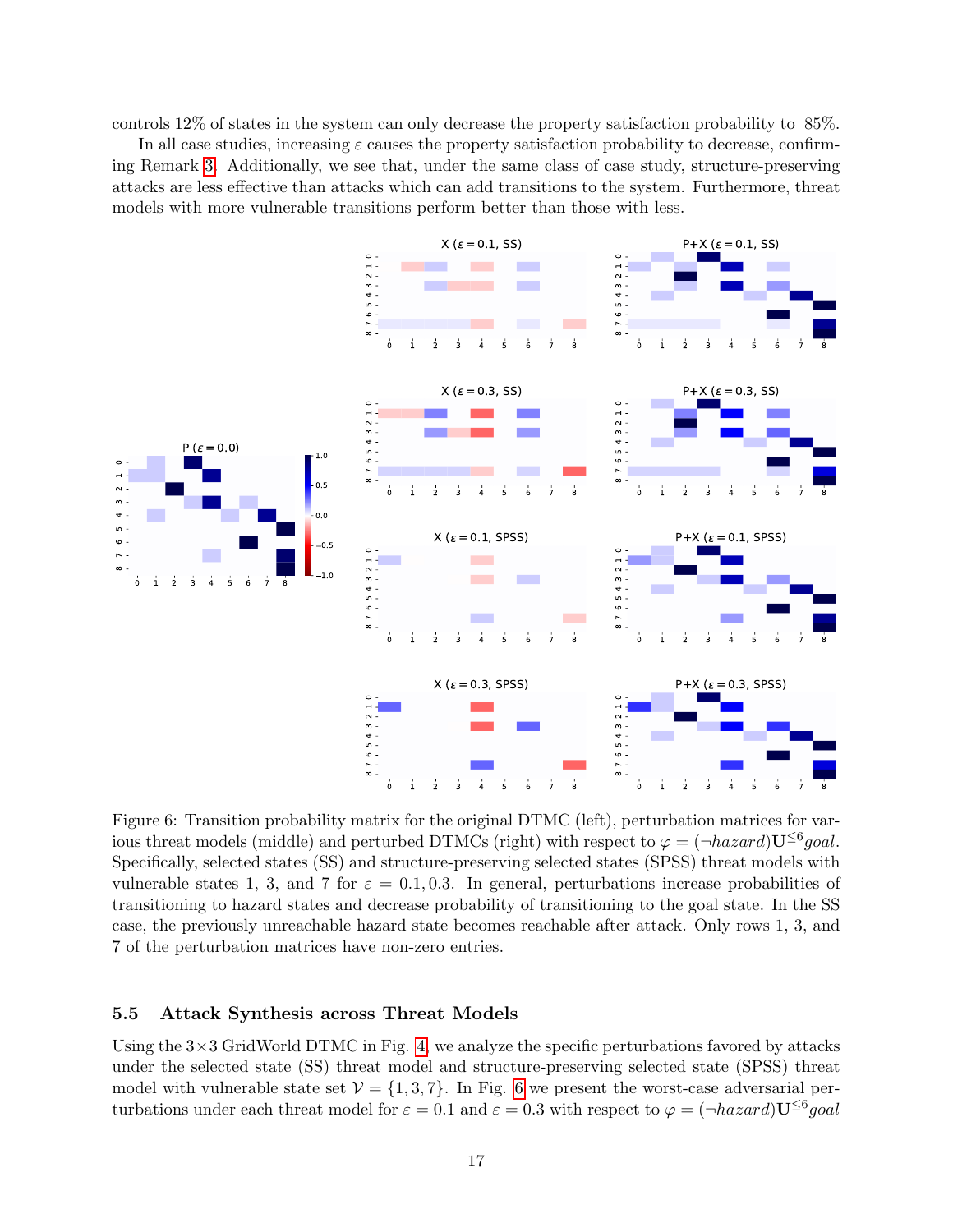as heatmaps of the perturbation matrix X. Similarly to adversarial examples to neural networks, we see that small perturbations to the environment can lead to large changes in the system properties. Under all threat models, the attacker decreases the probability of jumping from state 7 to state 8, and redistributes those probabilities to states closer to the start. Attacks do not increase probability of reaching state 5, as it transitions to the goal state with probability 1. Under attacks which do not preserve structure, we see that the worst case attack adds transitions to hazard state 2, making it reachable from the start state, which was not the case in the original DTMC. All rows of the perturbation matrices which are not in the vulnerable state set have zero entries, as they cannot be modified. We infer that an attacker gets different success depending on the exact state they control in the system.

<span id="page-17-0"></span>

Figure 7: Horizontal axis indicates a unique state of the 9 state GridWorld DTMC from Fig. [4.](#page-13-2) Each row represents a different threat model and attack budget (indicated by  $\varepsilon$ ). Darker colors indicate large  $\delta$  between original and perturbed property satisfaction probability for the selected state (SS) or structure preserving selected state (SPSS) threat model with single vulnerable state for  $\varphi = \neg \text{hazardU}^{\leq 6} \text{goal}$ . Attacking certain states provides significantly more loss of utility than others. For example, state 3 is near a hazard state, and attacking it causes a drop in utility across all threat models. State 1 is less valuable to the structure-preserving threat model than its counterpart. State 4 is central to the system and is valuable in both cases. Hazard and goal states are not valuable to the system with respect to  $\varphi$ , as being in these states means the property has already been satisfied or violated.

### 5.6 Component Analysis

Our robustness definitions are useful in determining which components of a system are important with respect to a specific property. In Fig. [7,](#page-17-0) we compare  $\delta$  between original and perturbed property satisfaction probability for SS and SPSS attackers with  $\varepsilon = 0.1$  and  $\varepsilon = 0.2$ . For each threat model, we consider a set of one vulnerable attack state  $V = \{s\}$  for each state s in a 3 × 3 GridWorld DTMC from Fig. [4.](#page-13-2) Under structure-preserving threat models, states with transitions to hazards and the goal are valuable. Under non structure-preserving threat models, the start state is also valuable.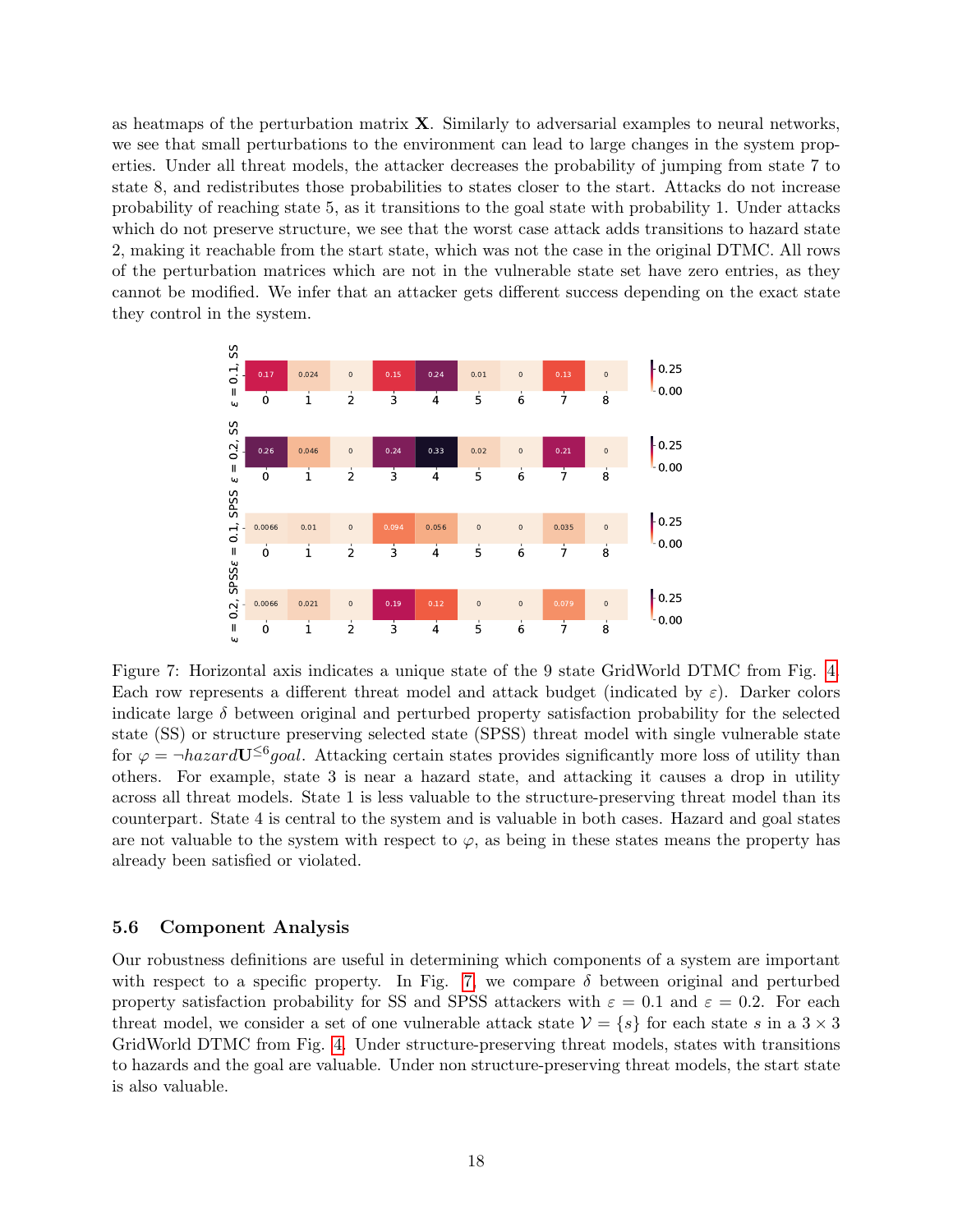### 6 Related Work

Recently, formal methods have been used for verifying adversarial robustness of machine learning models [\[25](#page-21-8)[–29\]](#page-21-9) and systems with machine learning components [\[30,](#page-22-0) [31\]](#page-22-1). In the past few years, methods have been developed which utilize probabilistic model checking to verify properties of reinforcement learning models [\[5,](#page-19-2)[6\]](#page-20-0). Our approach is motivated by research in adversarial machine learning on adversarial examples to neural networks [\[14,](#page-20-7) [15\]](#page-20-8).

Our problem definition is closely related to perturbation analysis of DTMCs [\[16,](#page-20-9) [22,](#page-21-5) [32–](#page-22-2)[34\]](#page-22-3). There are many papers which explore different aspects of perturbation analysis in the non-adversarial case, focusing evaluation on simple PCTL or reachability properties and small parameter spaces. In [\[22\]](#page-21-5), Bartocci et. al define the model repair problem where, given a property  $\varphi$  and model M which does not satisfy  $\varphi$ , the goal is to find a "repaired" model M' which satisfies  $\varphi$  and minimizes the cost of the perturbation from M to M'. In [\[32\]](#page-22-2), Chen *et. al* provide theoretical analysis of the maximal and minimal reachability probabilities for Markov chains within a bounded distance of one another. In [\[16\]](#page-20-9), Sen et. al define a model checking problem over interval DTMCs for PCTL properties. In Section [3.4](#page-8-2) we provide a reduction to this problem for  $\varepsilon$ , max-bounded adversaries in the restricted PCTL setting. In [\[33\]](#page-22-4) Su and Rosenblum analyze systems using empirical distribution parameters, and in [\[34\]](#page-22-3) Calinescu *et. al* provide methods to compute confidence intervals for pDTMC properties. Perturbation analysis has also been studied in non-probabilistic systems [\[35,](#page-22-5) [36\]](#page-22-6).

Our proposed solutions are based on explicit and symbolic DTMC model checking techniques [\[4,](#page-19-1)[12,](#page-20-5)[18,](#page-21-1)[19,](#page-21-2)[21,](#page-21-4)[37](#page-22-7)[–39\]](#page-22-8). Explicit probabilistic specification and model checking is well-researched, and there are many tools such as PRISM [\[18\]](#page-21-1), Storm [\[12\]](#page-20-5), ISCASMC [\[21\]](#page-21-4) and others which implement efficient algorithms for checking DTMCs on temporal logic properties [\[19,](#page-21-2) [37\]](#page-22-7). Symbolic property satisfaction function synthesis is a newer problem, originally addressed by Lanotte  $et.$  al, who provided theoretical assurances for pDTMCs with 1-2 parameters, and Daws, who provides a stateelimination algorithm for pDTMCs with non-nested PCTL properties [\[4,](#page-19-1)[38\]](#page-22-9). More recent methods have been developed to improve this computation, and these techniques have been implemented in tools such as PARAM, Prism, Storm, and PROPhESY [\[9,](#page-20-2) [10,](#page-20-3) [12,](#page-20-5) [13,](#page-20-6) [18,](#page-21-1) [40,](#page-23-0) [41\]](#page-23-1).

Another related area of study is in parameter synthesis for pDTMCs [\[7–](#page-20-1)[11\]](#page-20-4). The parameter synthesis problem takes a pDTMC and temporal logic property, and attempts to partition the parameter space into accepting and non-accepting regions. Early work in this area primarily concerned reachability properties, and could only handle small parameter spaces [\[7–](#page-20-1)[9\]](#page-20-2). In the past few years, new approaches have improved these methods to handle larger parameter spaces and more PCTL properties [\[10,](#page-20-3) [11\]](#page-20-4).

We also note the area of robust policy synthesis and verification in uncertain MDPs. In these problems, given a temporal logic property and parametric MDP, the goal is to synthesize a policy which can satisfy the property for all instantiations of the parametric MDP within some constraints. Several solutions have been developed which solve this problem for various logics and parameter spaces [\[39,](#page-22-8) [42–](#page-23-2)[45\]](#page-23-3).

### 7 Conclusion

In this paper, we used existing probabilistic modeling and verification approaches to develop a formal framework of adversarial robustness in stochastic systems, including DTMCs and agents acting in MDPs. Our framework allows to formally define various threat models. Specifically, we provide four threat models under which an adversary can perturb the transition probabilities in an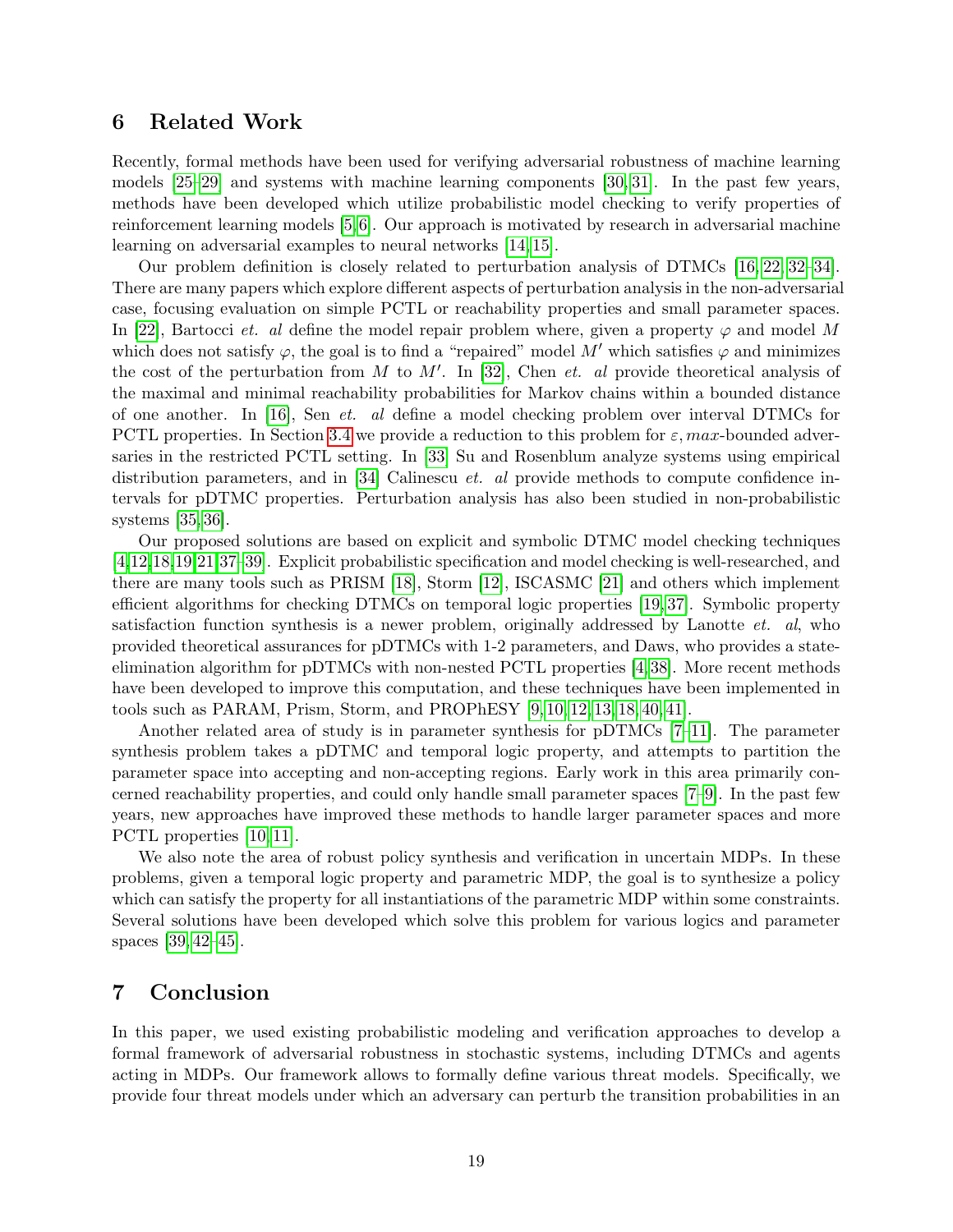$\varepsilon$  ball around the original system transitions. Two of these threat models preserve the structure of the underlying system, while the remaining two lift the structure-preserving assumption.

We use this notion of adversarial robustness to define three DTMC adversarial robustness problems: adversarial robustness verification, maximal  $\delta$  synthesis, and worst case attack synthesis. We provide two optimization solutions. The first uses direct computation of the property satisfaction probability at each iteration of the optimization. The second pre-computes a symbolic representation of the property satisfaction probability and then uses that as the objective to the optimization. We found that utilizing symbolic model checking techniques can result in fast optimization time for small numbers of states and parameters, however as the parameter space increases in size, the symbolic solution becomes unmanageable. In the case of less restrictive adversarial models (and thus larger parameter spaces), direct computation of the property satisfaction probabilities is more scalable than the symbolic method.

Our framework and solutions are useful to determine system robustness and to determine which components and transitions in a system are most critical to protect. We consider three case studies (two DTMCs and one composed DTMC from a policy and MDP), and compare attacks synthesized under each of the four threat models with respect to various PCTL<sup>∗</sup> properties. We analyze in detail the resulting attack strategies, and provide component analysis of a system using our framework.

Future work can solve the problem of synthesizing robust systems with respect to these robustness definitions. Additionally, a potential line of future work is to use these definitions of adversarial robustness to verify systems with machine learning components including deep reinforcement learning.

### Acknowledgment

This work has been supported by the National Science Foundation under NSF SaTC awards CNS-1717634 and CNS-1801546.

## References

- <span id="page-19-0"></span>[1] M. Kwiatkowska, G. Norman, and D. Parker, "Probabilistic verification of Herman's selfstabilisation algorithm," Formal Aspects of Computing, vol. 24, no. 4, pp. 661–670, 2012.
- [2] M. Duflot, M. Kwiatkowska, G. Norman, and D. Parker, "A formal analysis of Bluetooth device discovery," Int. Journal on Software Tools for Technology Transfer, vol. 8, no. 6, pp. 621–632, 2006.
- [3] M. Kwiatkowska and G. Norman, "Verifying randomized Byzantine agreement," in Proc. Formal Techniques for Networked and Distributed Systems (FORTE'02), ser. LNCS, D. Peled and M. Vardi, Eds., vol. 2529. Springer, 2002, pp. 194–209.
- <span id="page-19-1"></span>[4] C. Daws, "Symbolic and Parametric Model Checking of Discrete-Time Markov Chains," in Theoretical Aspects of Computing - ICTAC 2004. Berlin, Heidelberg: Springer Berlin Heidelberg, 2005, vol. 3407, pp. 280–294, series Title: Lecture Notes in Computer Science. [Online]. Available: [http://link.springer.com/10.1007/978-3-540-31862-0](http://link.springer.com/10.1007/978-3-540-31862-0_21) 21
- <span id="page-19-2"></span>[5] R. Gu, "Demonstration of TAMAA," Jan. 2020, publisher: Zenodo. [Online]. Available: <https://zenodo.org/record/3614128>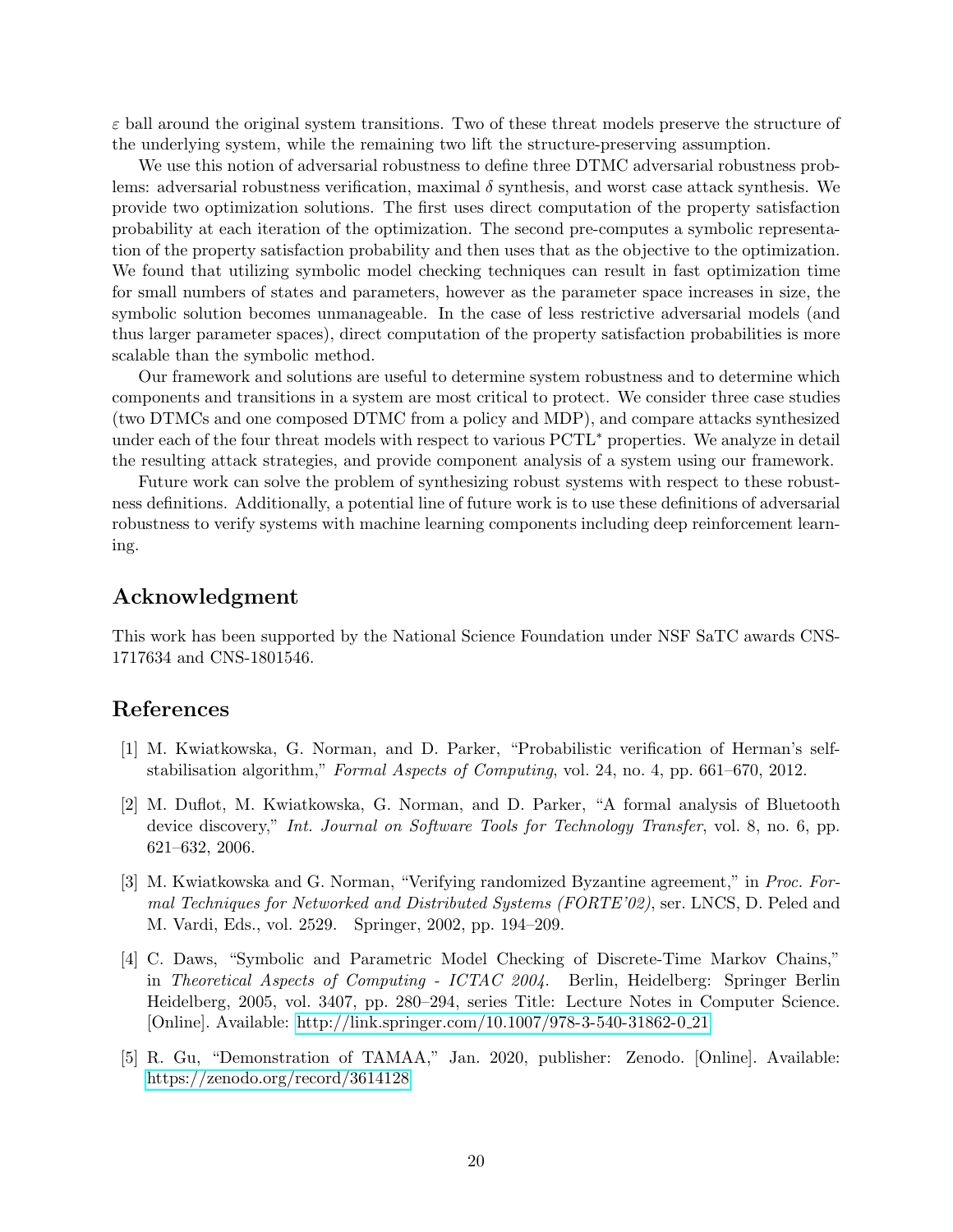- <span id="page-20-0"></span>[6] T. P. Gros, H. Hermanns, J. Hoffmann, M. Klauck, and M. Steinmetz, "Deep Statistical Model Checking," in Formal Techniques for Distributed Objects, Components, and Systems, A. Gotsman and A. Sokolova, Eds. Cham: Springer International Publishing, 2020, vol. 12136, pp. 96–114, series Title: Lecture Notes in Computer Science. [Online]. Available: [http://link.springer.com/10.1007/978-3-030-50086-3](http://link.springer.com/10.1007/978-3-030-50086-3_6) 6
- <span id="page-20-1"></span>[7] T. Winkler, S. Junges, G. A. Pérez, and J.-P. Katoen, "On the Complexity of Reachability in Parametric Markov Decision Processes," p. 17 pages, 2019, artwork Size: 17 pages Medium: application/pdf Publisher: Schloss Dagstuhl - Leibniz-Zentrum fuer Informatik GmbH, Wadern/Saarbruecken, Germany Version Number: 1.0. [Online]. Available: <http://drops.dagstuhl.de/opus/volltexte/2019/10916/>
- [8] T. Quatmann, C. Dehnert, N. Jansen, S. Junges, and J.-P. Katoen, "Parameter Synthesis for Markov Models: Faster Than Ever,"  $arXiv:1602.05113$  [cs], May 2016, arXiv: 1602.05113. [Online]. Available:<http://arxiv.org/abs/1602.05113>
- <span id="page-20-2"></span>[9] C. Dehnert, S. Junges, N. Jansen, F. Corzilius, M. Volk, H. Bruintjes, J.-P. Katoen, and E. Abrahám, "PROPhESY: A PRObabilistic ParamEter SYnthesis Tool," in Computer Aided Verification. Cham: Springer International Publishing, 2015, vol. 9206, pp. 214–231, series Title: Lecture Notes in Computer Science. [Online]. Available: [http://link.springer.com/10.1007/978-3-319-21690-4](http://link.springer.com/10.1007/978-3-319-21690-4_13) 13
- <span id="page-20-3"></span>[10] S. Junges, E. Abrahám, C. Hensel, N. Jansen, J.-P. Katoen, T. Quatmann, and M. Volk, "Parameter synthesis for markov models," arXiv preprint arXiv:1903.07993, 2019.
- <span id="page-20-4"></span>[11] M. Cubuktepe, N. Jansen, S. Junges, J.-P. Katoen, and U. Topcu, "Synthesis in pMDPs: A Tale of 1001 Parameters,"  $arXiv:1803.02884$  [cs, math], Jul. 2018, arXiv: 1803.02884. [Online]. Available:<http://arxiv.org/abs/1803.02884>
- <span id="page-20-5"></span>[12] C. Dehnert, S. Junges, J.-P. Katoen, and M. Volk, "A storm is coming: A modern probabilistic model checker," in *Computer Aided Verification*, R. Majumdar and V. Kunčak, Eds. Cham: Springer International Publishing, 2017, pp. 592–600.
- <span id="page-20-6"></span>[13] E. M. Hahn, H. Hermanns, B. Wachter, and L. Zhang, "PARAM: A Model Checker for Parametric Markov Models," in Computer Aided Verification. Berlin, Heidelberg: Springer Berlin Heidelberg, 2010, vol. 6174, pp. 660–664, series Title: Lecture Notes in Computer Science. [Online]. Available: [http://link.springer.com/10.1007/978-3-642-14295-6](http://link.springer.com/10.1007/978-3-642-14295-6_56) 56
- <span id="page-20-7"></span>[14] B. Biggio, I. Corona, D. Maiorca, B. Nelson, N. Stridić, P. Laskov, G. Giacinto, and F. Roli, "Evasion attacks against machine learning at test time," in Joint European conference on machine learning and knowledge discovery in databases. Springer, 2013, pp. 387–402.
- <span id="page-20-8"></span>[15] C. Szegedy, W. Zaremba, I. Sutskever, J. Bruna, D. Erhan, I. Goodfellow, and R. Fergus, "Intriguing properties of neural networks,"  $arXiv$  preprint  $arXiv:1312.6199$ , 2013.
- <span id="page-20-9"></span>[16] K. Sen, M. Viswanathan, and G. Agha, "Model-Checking Markov Chains in the Presence of Uncertainties," in Tools and Algorithms for the Construction and Analysis of Systems. Berlin, Heidelberg: Springer Berlin Heidelberg, 2006, vol. 3920, pp. 394–410, series Title: Lecture Notes in Computer Science. [Online]. Available: [http://link.springer.com/10.1007/11691372](http://link.springer.com/10.1007/11691372_26) 26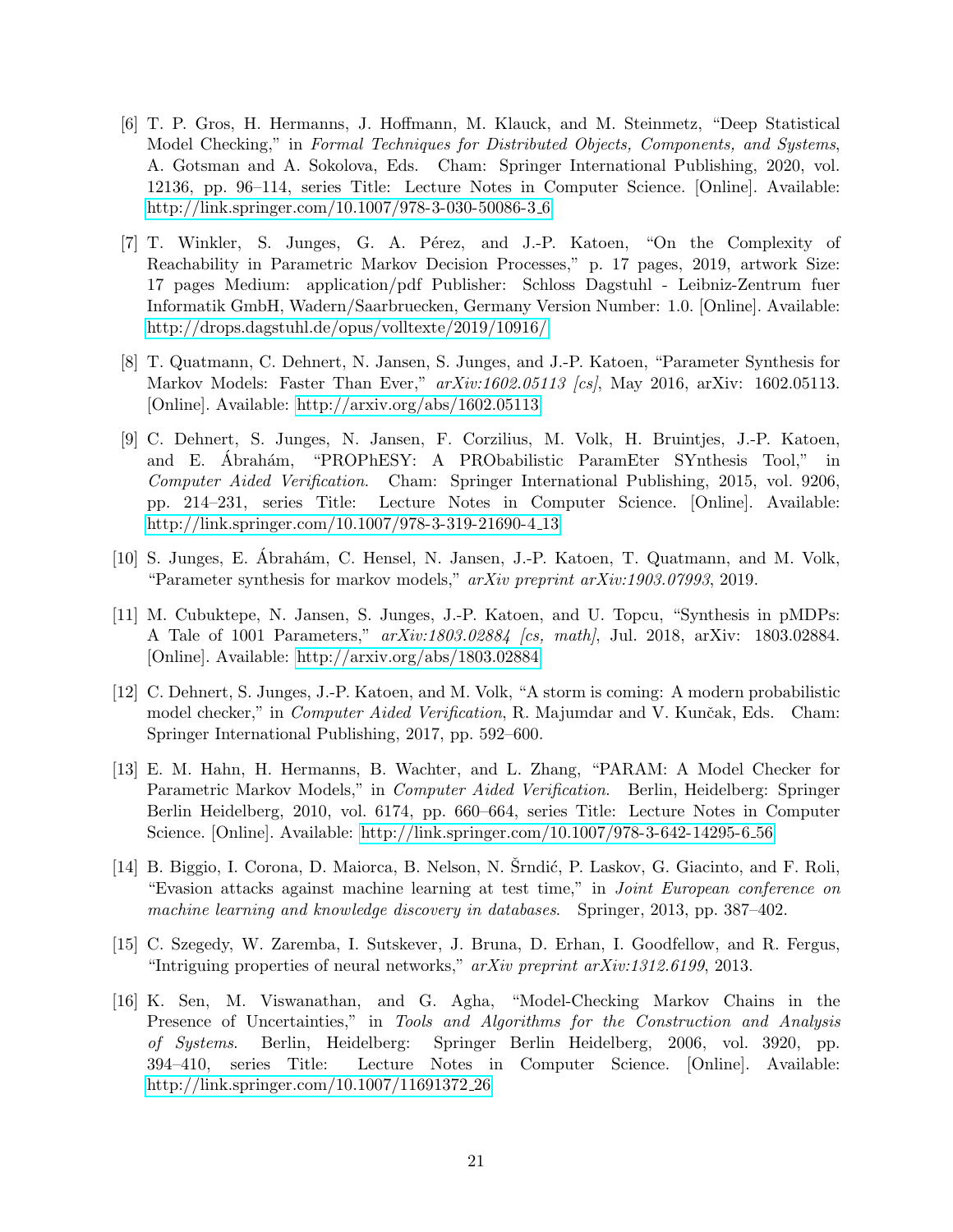- <span id="page-21-0"></span>[17] P. Virtanen, R. Gommers, T. E. Oliphant, M. Haberland, T. Reddy, D. Cournapeau, E. Burovski, P. Peterson, W. Weckesser, J. Bright, S. J. van der Walt, M. Brett, J. Wilson, K. J. Millman, N. Mayorov, A. R. J. Nelson, E. Jones, R. Kern, E. Larson, C. J. Carey, I. Polat, Y. Feng, E. W. Moore, J. VanderPlas, D. Laxalde, J. Perktold, R. Cimrman, I. Henriksen, E. A. Quintero, C. R. Harris, A. M. Archibald, A. H. Ribeiro, F. Pedregosa, P. van Mulbregt, and SciPy 1.0 Contributors, "SciPy 1.0: Fundamental Algorithms for Scientific Computing in Python," Nature Methods, vol. 17, pp. 261–272, 2020.
- <span id="page-21-1"></span>[18] M. Kwiatkowska, G. Norman, and D. Parker, "PRISM 4.0: Verification of probabilistic real-time systems," in Proc. 23rd International Conference on Computer Aided Verification  $(CAV'11)$ , ser. LNCS, G. Gopalakrishnan and S. Qadeer, Eds., vol. 6806. Springer, 2011, pp. 585–591.
- <span id="page-21-2"></span>[19] C. Baier and J.-P. Katoen, Principles of model checking. MIT press, 2008.
- <span id="page-21-3"></span>[20] M. L. Littman, A. R. Cassandra, and L. P. Kaelbling, "Learning policies for partially observable environments: Scaling up," in Machine Learning Proceedings 1995. Elsevier, 1995, pp. 362– 370.
- <span id="page-21-4"></span>[21] E. M. Hahn, Y. Li, S. Schewe, A. Turrini, and L. Zhang, "iscas m c: a web-based probabilistic model checker," in International Symposium on Formal Methods. Springer, 2014, pp. 312–317.
- <span id="page-21-5"></span>[22] E. Bartocci, R. Grosu, P. Katsaros, C. R. Ramakrishnan, and S. A. Smolka, "Model Repair for Probabilistic Systems," in Tools and Algorithms for the Construction and Analysis of Systems. Berlin, Heidelberg: Springer Berlin Heidelberg, 2011, vol. 6605, pp. 326–340, series Title: Lecture Notes in Computer Science. [Online]. Available: [http://link.springer.com/10.1007/978-3-642-19835-9](http://link.springer.com/10.1007/978-3-642-19835-9_30) 30
- <span id="page-21-6"></span>[23] S. Junges, E. Abraham, C. Hensel, N. Jansen, J.-P. Katoen, T. Quatmann, and M. Volk, "Parameter Synthesis for Markov Models,"  $arXiv:1903.07993$  [cs], Mar. 2019, arXiv: 1903.07993. [Online]. Available:<http://arxiv.org/abs/1903.07993>
- <span id="page-21-7"></span>[24] "Py4j - a bridge between python and java." https://www.py4j.org/, 2021.
- <span id="page-21-8"></span>[25] G. Katz, C. Barrett, D. L. Dill, K. Julian, and M. J. Kochenderfer, "Reluplex: An efficient smt solver for verifying deep neural networks," in International Conference on Computer Aided Verification. Springer, 2017, pp. 97–117.
- [26] S. Wang, K. Pei, J. Whitehouse, J. Yang, and S. Jana, "Formal security analysis of neural networks using symbolic intervals," in 27th USENIX Security Symposium, 2018, pp. 1599–1614.
- [27] T. Gehr, M. Mirman, D. Drachsler-Cohen, P. Tsankov, S. Chaudhuri, and M. Vechev, "Ai2: Safety and robustness certification of neural networks with abstract interpretation," in 2018 IEEE Symposium on Security and Privacy (SP), 2018, pp. 3–18.
- [28] Y. Kazak, C. Barrett, G. Katz, and M. Schapira, "Verifying deep-RL-driven systems," in Proceedings of the 2019 Workshop on Network Meets AI  $\mathcal{C}$  ML, ser. NetAI'19. New York, NY, USA: Association for Computing Machinery, 2019, p. 83–89. [Online]. Available: <https://doi.org/10.1145/3341216.3342218>
- <span id="page-21-9"></span>[29] O. Bastani, Y. Pu, and A. Solar-Lezama, "Verifiable reinforcement learning via policy extraction," in Advances in Neural Information Processing Systems 31, S. Bengio,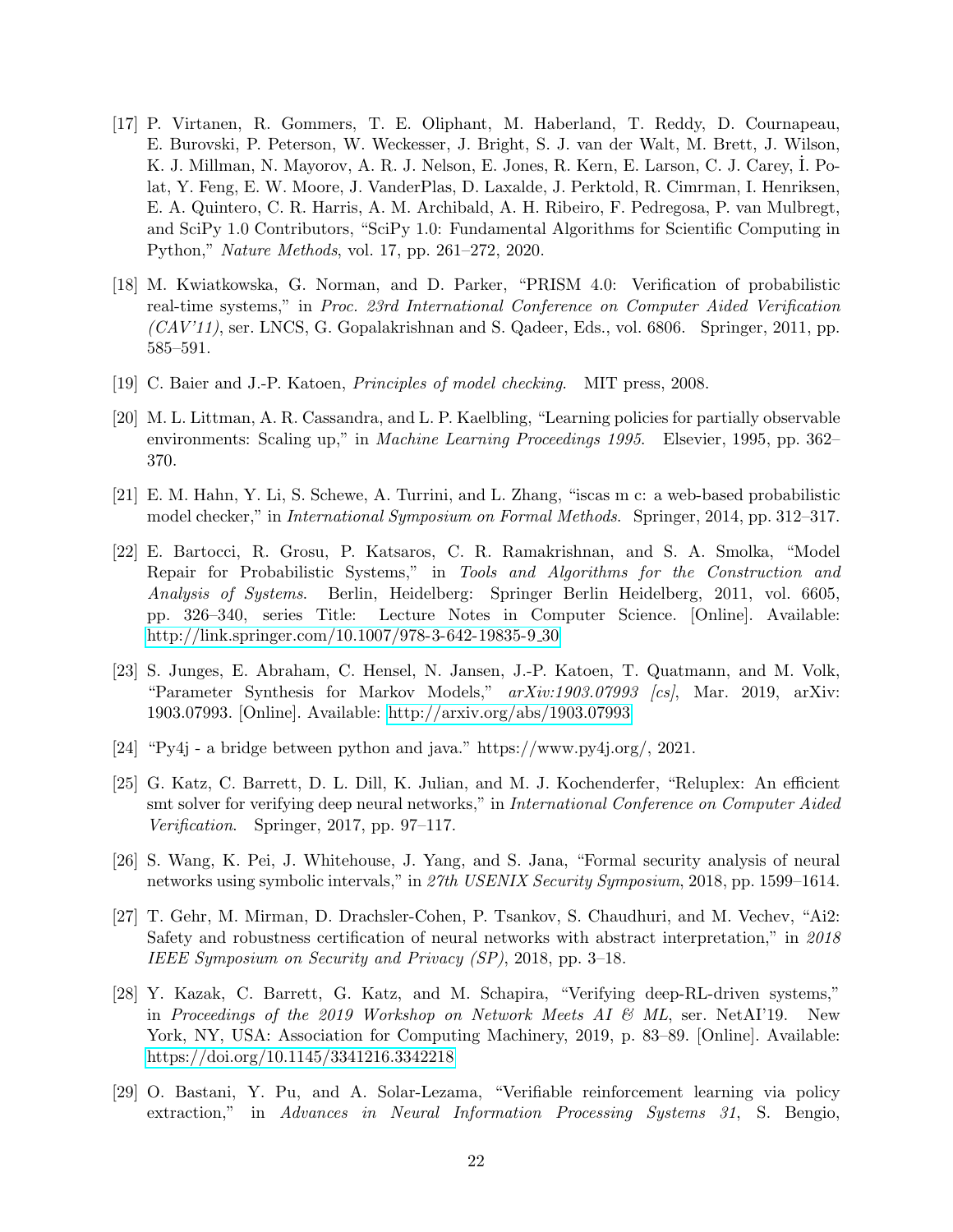H. Wallach, H. Larochelle, K. Grauman, N. Cesa-Bianchi, and R. Garnett, Eds. Curran Associates, Inc., 2018, pp. 2494–2504. [Online]. Available: [http://papers.nips.cc/paper/](http://papers.nips.cc/paper/7516-verifiable-reinforcement-learning-via-policy-extraction.pdf) [7516-verifiable-reinforcement-learning-via-policy-extraction.pdf](http://papers.nips.cc/paper/7516-verifiable-reinforcement-learning-via-policy-extraction.pdf)

- <span id="page-22-0"></span>[30] T. Dreossi, A. Donzé, and S. A. Seshia, "Compositional falsification of cyber-physical systems with machine learning components," Journal of Automated Reasoning, vol. 63, no. 4, pp. 1031–1053, 2019.
- <span id="page-22-1"></span>[31] G. Anderson, S. Pailoor, I. Dillig, and S. Chaudhuri, "Optimization and abstraction: A synergistic approach for analyzing neural network robustness," in Proceedings of the 40th ACM SIGPLAN Conference on Programming Language Design and Implementation, ser. PLDI 2019. New York, NY, USA: Association for Computing Machinery, 2019, p. 731–744. [Online]. Available:<https://doi.org/10.1145/3314221.3314614>
- <span id="page-22-2"></span>[32] T. Chen, Y. Feng, D. S. Rosenblum, and G. Su, "Perturbation Analysis in Verification of Discrete-Time Markov Chains," in CONCUR 2014 – Concurrency Theory. Berlin, Heidelberg: Springer Berlin Heidelberg, 2014, vol. 8704, pp. 218–233, series Title: Lecture Notes in Computer Science. [Online]. Available: [http://link.springer.com/10.1007/978-3-662-44584-6](http://link.springer.com/10.1007/978-3-662-44584-6_16) 16
- <span id="page-22-4"></span>[33] G. Su and D. S. Rosenblum, "Perturbation analysis of stochastic systems with empirical distribution parameters," in *Proceedings of the 36th International Conference on Software* Engineering. Hyderabad India: ACM, May 2014, pp. 311–321. [Online]. Available: <https://dl.acm.org/doi/10.1145/2568225.2568256>
- <span id="page-22-3"></span>[34] R. Calinescu, K. Johnson, and C. Paterson, "FACT: A Probabilistic Model Checker for Formal Verification with Confidence Intervals," in Tools and Algorithms for the Construction and Analysis of Systems. Berlin, Heidelberg: Springer Berlin Heidelberg, 2016, vol. 9636, pp. 540–546, series Title: Lecture Notes in Computer Science. [Online]. Available: [http://link.springer.com/10.1007/978-3-662-49674-9](http://link.springer.com/10.1007/978-3-662-49674-9_32) 32
- <span id="page-22-5"></span>[35] C. Zhang, D. Garlan, and E. Kang, "A behavioral notion of robustness for software systems," in Proceedings of the 28th ACM Joint Meeting on European Software Engineering Conference and Symposium on the Foundations of Software Engineering. Virtual Event USA: ACM, Nov. 2020, pp. 1–12. [Online]. Available:<https://dl.acm.org/doi/10.1145/3368089.3409753>
- <span id="page-22-6"></span>[36] F. Buccafurri, T. Eiter, G. Gottlob, and N. Leone, "Enhancing model checking in verification by AI techniques," Artificial Intelligence, vol. 112, no. 1-2, pp. 57–104, Aug. 1999. [Online]. Available:<https://linkinghub.elsevier.com/retrieve/pii/S0004370299000399>
- <span id="page-22-7"></span>[37] C. Courcoubetis and M. Yannakakis, "The complexity of probabilistic verification," Journal of the ACM, vol. 42, no. 4, pp. 857–907, Jul. 1995. [Online]. Available: <https://dl.acm.org/doi/10.1145/210332.210339>
- <span id="page-22-9"></span>[38] R. Lanotte, A. Maggiolo-Schettini, and A. Troina, "Decidability results for parametric probabilistic transition systems with an application to security," in *Proceedings of the Second Inter*national Conference on Software Engineering and Formal Methods, 2004. SEFM 2004. IEEE, 2004, pp. 114–121.
- <span id="page-22-8"></span>[39] E. M. Hahn, T. Han, and L. Zhang, "Synthesis for pctl in parametric markov decision processes," in Nasa formal methods symposium. Springer, 2011, pp. 146–161.